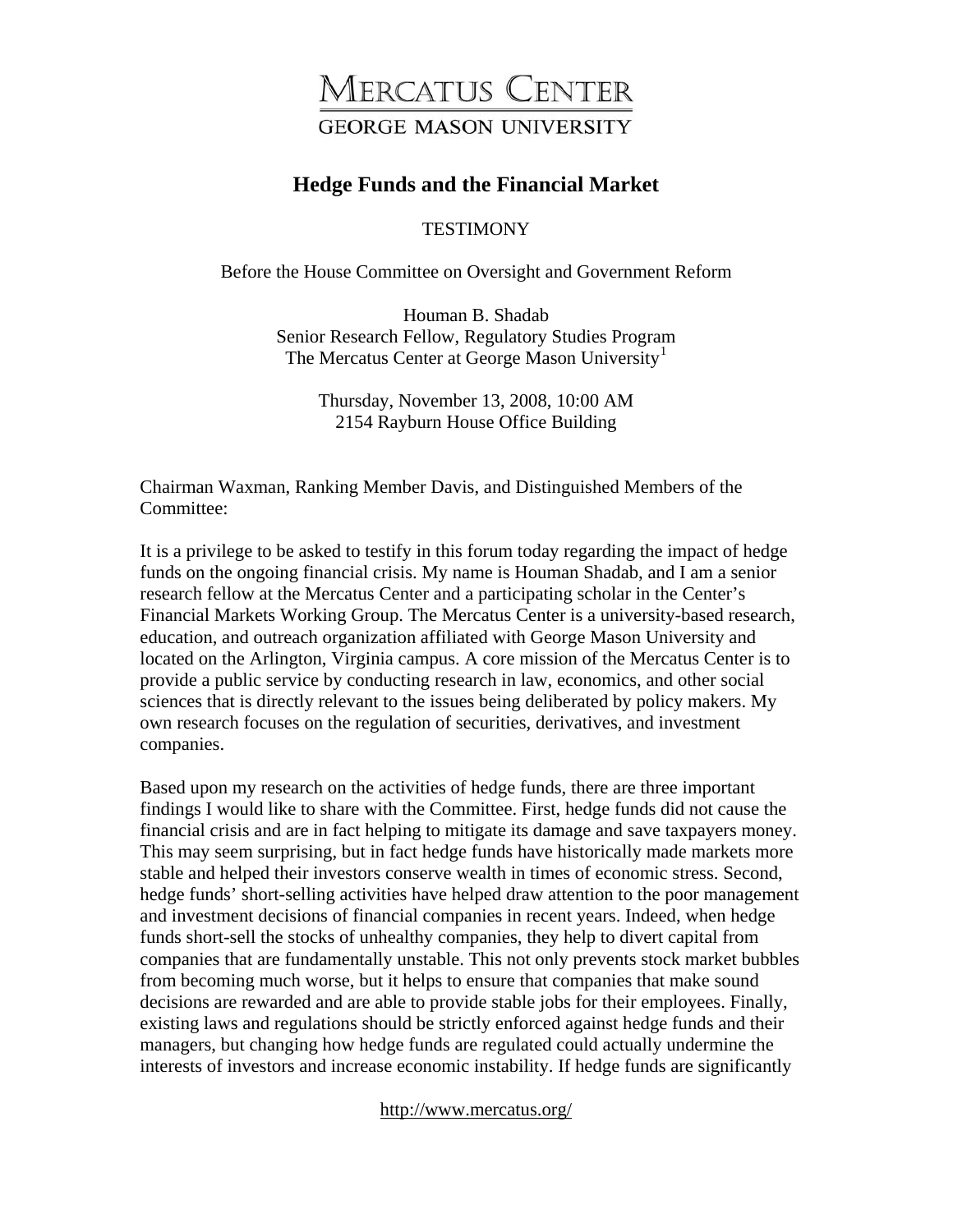restricted their ability to develop innovative investment strategies, or are required to reveal their strategies to competitors, we all stand to lose from the unique benefits that the funds bring to the economy.

Given the complexity of the issues involved in this inquiry, it is helpful to make the following distinctions to clarify the difference between financial institutions, instruments and activities.

Financial *institutions* include banks, investment funds, insurance companies, and broker-dealers.

Financial *instruments* include securities such as bonds and collateralized debt obligations derivatives such as options and credit default swaps.

Financial *activities* like using leverage and short-selling.

These distinctions are crucial, because what may at first glance seem like a problem relating to a particular type of *institution* may in fact be a problem having nothing to do with the institution per se but rather a problem relating to a financial *instrument* or *activity*. For example, a small but significant and growing portion of the mutual fund industry engages in short-selling. If a policy issue relating to abusive or manipulative short-selling arises and particular mutual funds are implicated, additional regulation and enforcement is best aimed at the abusive short-selling practices in question, regardless of what type of institution engages in them, and not at mutual funds as a whole, most of which engage in no short-selling whatsoever.

To ignore the distinctions between financial institutions, instruments, and practices can mistakenly lead to holding an entire industry accountable for the conduct of a minor portion of its membership, while also failing to address the real underlying problem.

### **What is a Hedge Fund?**

Although there is no specific definition of "hedge fund" under U.S. securities law, best understood a hedge fund is a private investment fund that compensates its manager in part with an annual performance-based fee. An investment fund is a collection of money, often referred to as a "pool," that gathers capital from investors for the purpose of having that pool of money invested by a manager or investment adviser. Hedge funds thus consist of two separate companies: the management company that controls the fund's activities, and the underlying fund itself. A hedge fund is "private" in two senses. First, hedge funds are not open to all those who seek to invest in them; they are open only to high net worth individuals and highly capitalized institutions. Hedge funds are also private in the sense that they do not advertise or solicit capital from the public, nor do they make disclosures of their investment activities or investment returns directly to the public. In general, hedge funds make very frequent trades in securities and financial derivatives. However, a significant portion of hedge funds make relatively long-term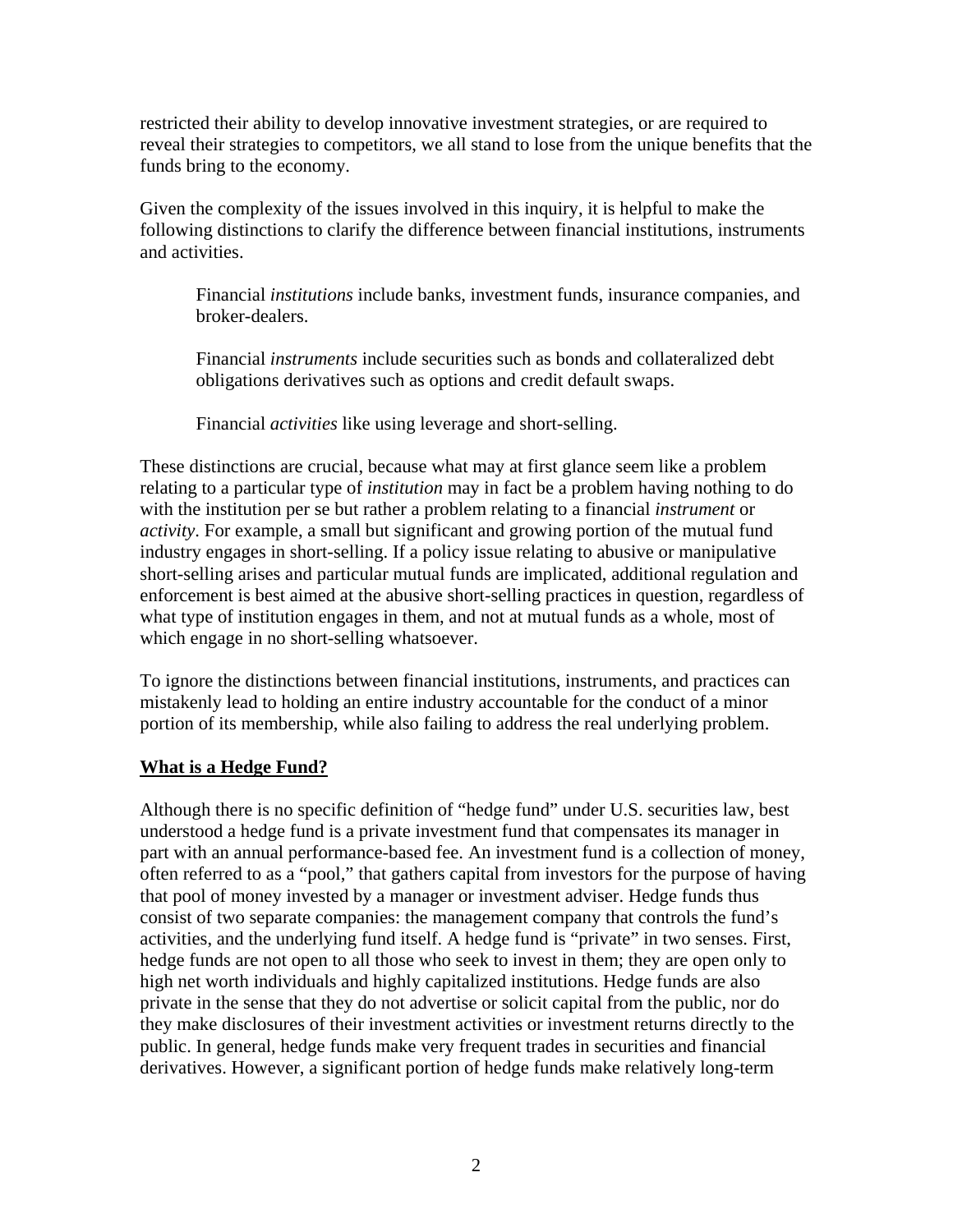investments and may do so in assets other than financial instruments, such as real estate and film production rights.

Hedge funds are often erroneously lumped together with other types of companies and financial institutions. First, hedge funds are not a part of what is commonly understood to be "corporate America." To the contrary, hedge funds often engage in aggressive shareholder activism against public company executives they think are paid too much or are otherwise not properly running their companies for shareholders. Unlike mutual funds, pensions, and other passive investors, hedge funds are uniquely aggressive and watchful monitors of public companies. A recent study of hedge funds from 2001 to 2006 found that when hedge funds target a company, average CEO compensation declines by approximately \$1 million dollars, and the chances of the CEO being replaced also increases.<sup>[2](#page-16-1)</sup> Hedge fund activism as corporate shareholders also creates long-term value, not just for other companies' shareholders, but also for their creditors.<sup>[3](#page-16-1)</sup> Importantly, when hedge funds help other companies more effectively run their businesses, the funds help employers to create more stable jobs for their employees.

Unlike investment banks, hedge funds do not take part in the process of underwriting new securities, and do not serve as brokers or dealers of securities and derivatives. Investment banks are best understood as financial services conglomerates that, in recent years, used high leverage at levels of 20 or 30 to 1 to profit from their investment operations. This means that for every dollar actually owned by the investment bank, they had borrowed 20 to 30 dollars.

Hedge funds, by contrast, have a single line of business—asset management—and they typically use relatively small amounts of leverage to finance and profit from their investment activities. From 1998 to 2004, researchers at the Bank for International Settlements estimated that average hedge fund leverage dropped from about 8 times assets to 3 times assets. $^{4}$  $^{4}$  $^{4}$  A 2007 study of hedge fund leverage by a Deputy Director of the Organisation for Economic Co-operation and Development (OECD), which included leverage from borrowed funds and implicit leverage from derivatives, estimated that average hedge fund leverage was 3.9 to 1, with the bulk of leverage coming from derivatives.<sup>[5](#page-16-1)</sup> As of October 2008, the IMF estimated that average global hedge fund leverage from borrowed funds had a ratio of 1.4 to  $1<sup>6</sup>$  $1<sup>6</sup>$  $1<sup>6</sup>$ 

### **Hedge Funds and Mutual Funds**

Of all the other types of financial institutions in the marketplace, hedge funds most closely resemble mutual funds. A mutual fund is a publicly registered pooled investment vehicle that seeks to profit by purchasing stocks, bonds, or other debt securities, earning dividend or interest income, and ultimately selling the securities at a higher price than which they were purchased. Mutual funds are distinct from hedge funds in three important ways.

First, the mutual fund industry is far larger. As of the end of June 2008, the global mutual fund industry consisted of over 68,000 mutual funds, with a total of \$24 trillion assets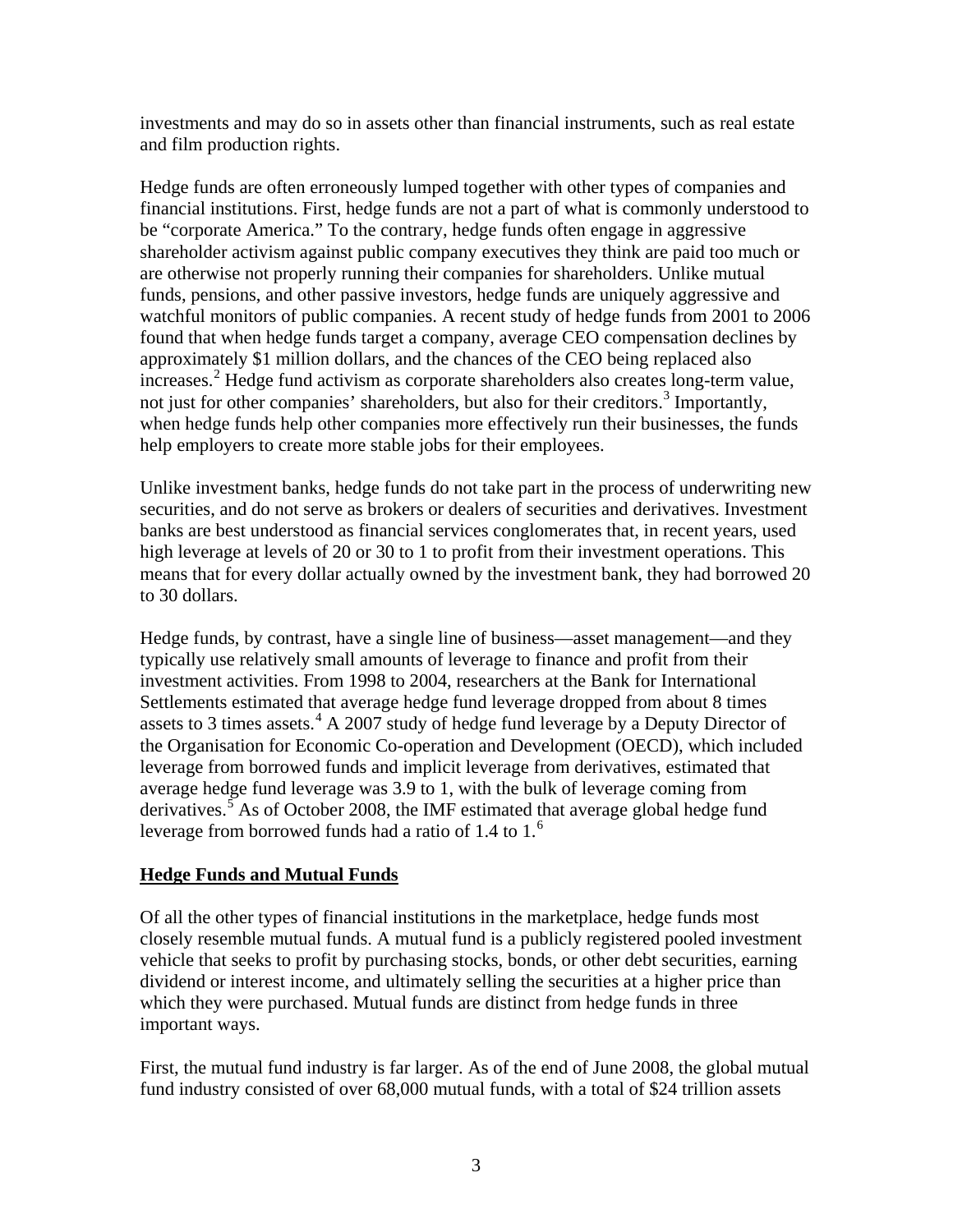under management.<sup>[7](#page-16-1)</sup> As of the same date, there were approximately 10,000 hedge funds globally with just over \$1.9 trillion in assets.<sup>[8](#page-16-1)</sup> Besides being much smaller than mutual funds, the size of the hedge fund industry is dwarfed by other institutional investors such as pension funds and insurance companies which, in 2006, controlled about \$22.7 trillion and \$17.4 in assets, respectively.  $\frac{9}{10}$  $\frac{9}{10}$  $\frac{9}{10}$  As of January 2007, the total hedge fund industry was less than about one-third the size of the \$5.8 trillion market for mortgage-backed securities. $10$ 

Second, unlike mutual funds, hedge funds are not subject to the Investment Company Act's restrictions on investment activities. Accordingly, hedge funds employ a far wider range of strategies than mutual funds. Hedge funds often utilize leverage, which can come in the form of borrowing funds or using certain trading strategies to increase the potential gains from any single investment position, or to offset the risks involved with others. Leverage is sometimes necessary for hedge funds to create value, because some investment ideas require amplifications to be successfully implemented. Just as some scientific discoveries require the use of a microscope to be utilized, some hedge funds strategies likewise require the magnifying effect of leverage to be economically meaningful.

Hedge funds also often engage in short-selling when analysis indicates that certain stocks or other financial instruments are overpriced. Besides stocks and bonds, hedge funds also invest in a wide variety of financial instruments. Hedge funds invest in futures, options and derivatives based upon the prices of commodities, foreign currencies, interest rates, and credit obligations. The combination of diverse hedge fund investment practices and their employment of many financial instruments and other assets gives rise to the broad universe of actual hedge fund trading strategies. Indeed, as recently noted on the widelyread hedge fund website AllAboutAlpha.com, it is an open question whether hedge funds could even be defined as a single "asset class."

At root, the basic business model of a hedge fund rests upon a type of entrepreneurship: a hedge fund manager believes that she has an underappreciated idea about some aspect of the economic system and, by employing financial instruments, seeks to earn gains for herself and her investors on that basis.

Finally, a third crucial difference between mutual funds and hedge funds are the incentives their respective managers face. Like mutual funds, hedge funds compensate their managers with management fees based upon how large the fund is—how many assets it has under management. Yet unlike mutual funds, hedge funds also compensate their managers with a performance-based fee; typically 20 percent of the profits of the fund. Hedge funds are able to charge this type of performance fee based solely upon profits because hedge funds are not subject to the prohibition on such fees under the Investment Advisers Act of 1940.

Importantly, hedge fund performance fees are typically subject to contractual limitations known as "hurdle rates" and "high-water marks." A hurdle rate limits the performance fee allocation to only those situations where the hedge fund manager has actually made a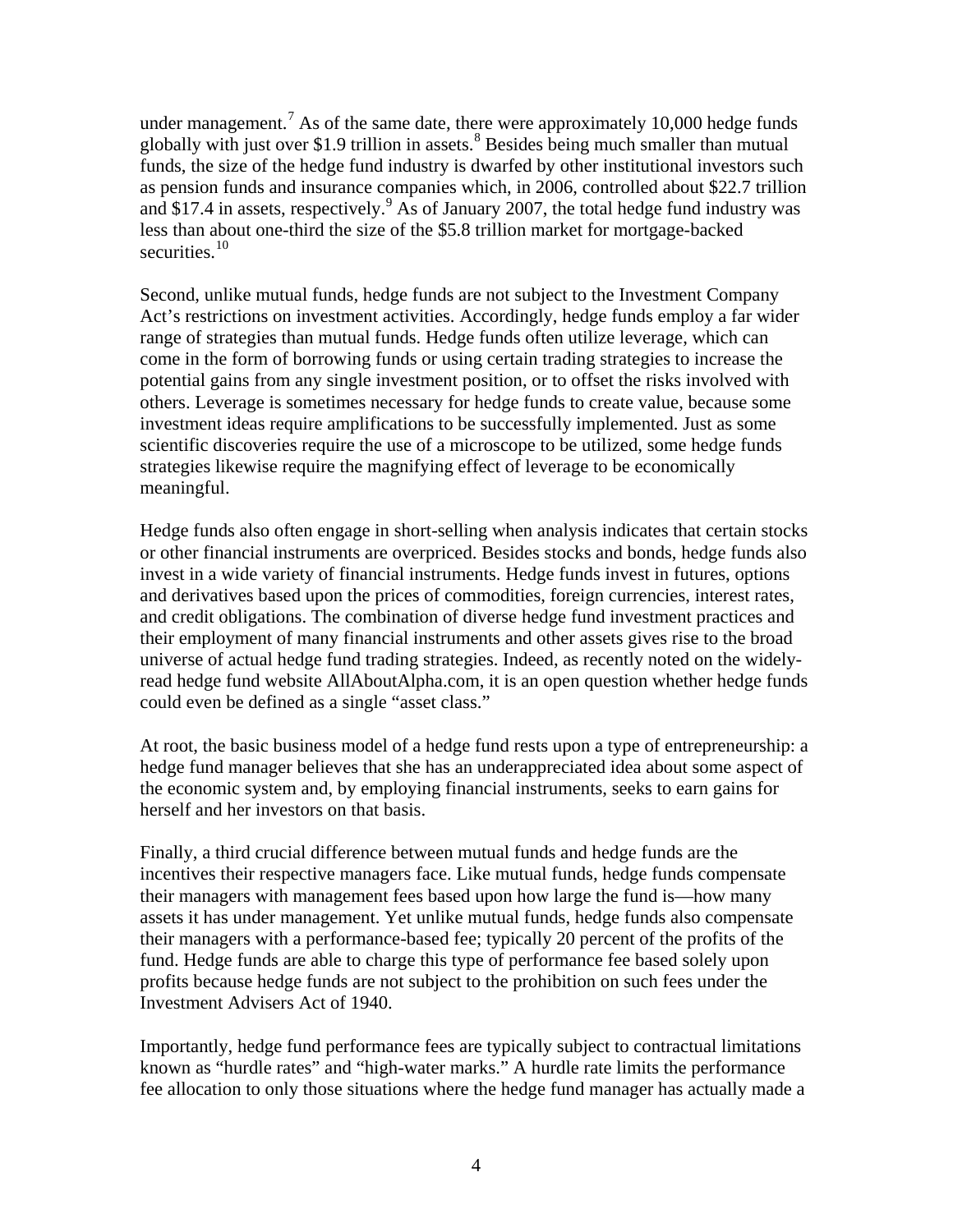profit above a predefined amount for their investors in a given time period, which is typically a year. Unlike public corporations, including investment banks such as Bear Stearns and Lehman Brothers, where managers may earn a large payout despite the fact that their company was performing poorly and their investors suffered massive losses, a hedge fund manager can *never* earn a performance fee unless a genuine profit is made for investors and any prior losses are first recouped. To ensure the manager receives no performance fee until prior losses are recouped, most funds are also subject to a "high water mark" provision that prevents performance fees from being charged until the fund has surpassed its previous all time high. While managers of billion dollar plus hedge funds could earn a substantial income based upon management fee alone, most hedge fund managers rely on this income to cover business costs and rely on the performance fee to incentivize its employees. Since most hedge funds are owner-operated, golden parachutes and other types of guaranteed-compensation agreements are unheard of in the hedge fund world.

Unlike mutual fund managers, a hedge fund manager or advisory firm typically invests in the very funds they manage, thus helping them to strike a healthy balance between taking risks to earn performance fees while still preserving wealth for their investors. Although few empirical studies assess the impact of managerial co-ownership on investor returns, a study of a representative sample of 7,535 hedge funds from 1995 to 2004 found a positive and statistically significant relationship between co-investment and performance.<sup>1</sup> Research also shows that hedge fund managers are constrained from excessive risk-taking by career concerns.<sup>[12](#page-16-1)</sup> Overall, hedge fund manager compensation does not seem to create incentives for excessive risk-taking. Empirical evidence finds that managers care more about preventing a fund from collapsing than earning high performance fees, as evidenced by the tendency of managers to cut back on risk-taking to avoid collapse of the fund even though doing so may jeopardize surpassing the high-water mark required to earn a performance fee.<sup>[13](#page-16-1)</sup>

The ability to engage in a wide variety of investment strategies, and the incentives to share in a portion of the profits of a successfully implemented strategy, likely has played a large role in hedge funds living up to their names as "hedges," or fund that protect their investors against overall downturns in the stock market and the general economy. For instance, during the recession and stock market downturn from 2000 to 2002 following the bursting of the dot-com bubble, hedge funds as a whole earned low single digit yet nonetheless positive returns for their investors while the economy went into a recession and the stock market produced three straight years of losses for investors.<sup>[14](#page-16-1)</sup>

Even throughout 2008, while hedge funds have experienced the worst losses in their entire history as an industry, they have still managed to shield their investors' wealth from the massive losses experienced by mutual funds and the stock market more generally. From January through October 2008, the U.S. stock market lost 32 percent of its value while the average hedge fund lost approximately [15](#page-16-1).48 percent.<sup>15</sup> This hedge fund performance figure is net of fees and includes the nearly month-long ban on shortselling financial companies, which undoubtedly had a negative impact on hedge fund performance.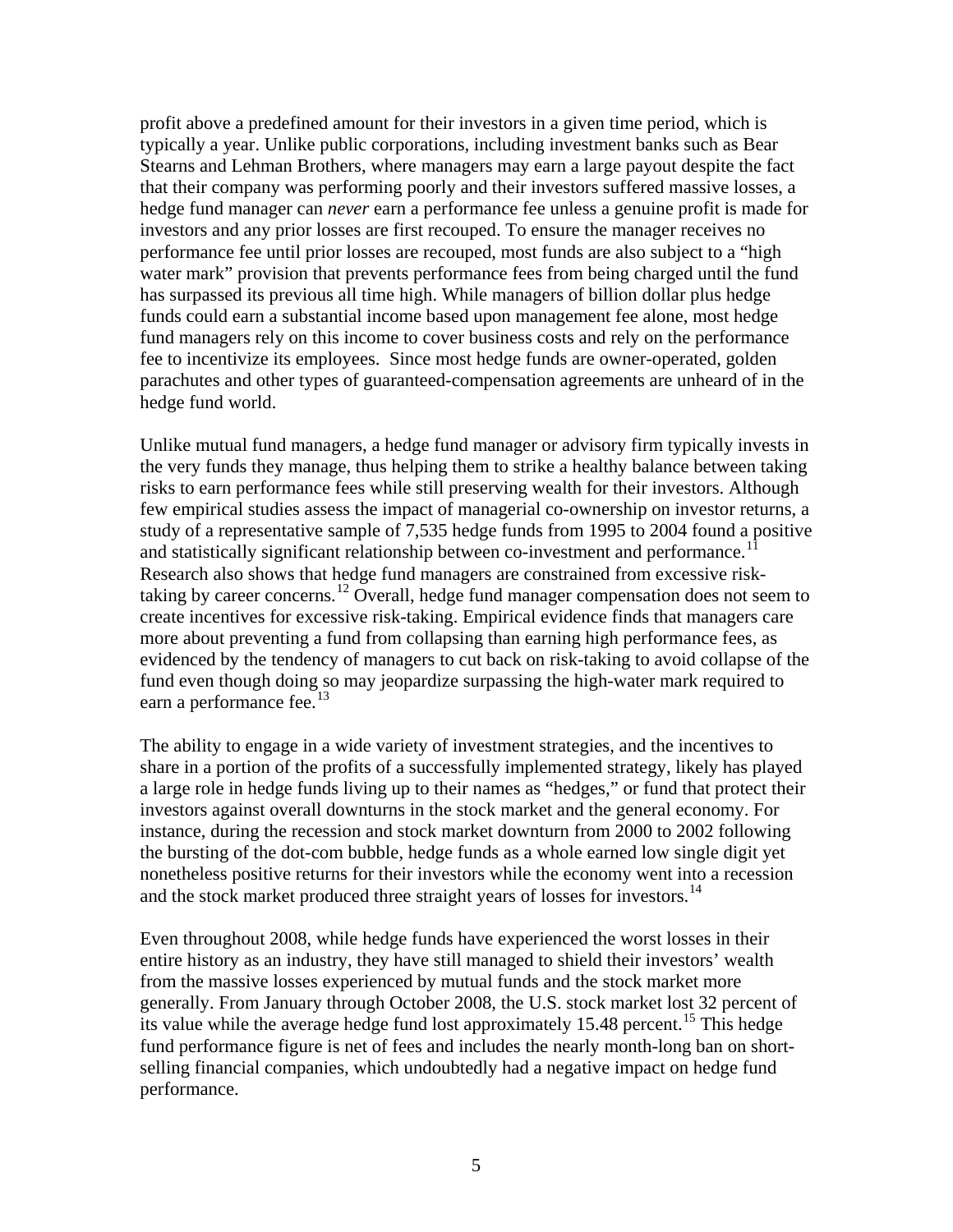The conclusion to be drawn from hedge fund performance is straightforward: when viewed from the perspective of helping to diversify an investment portfolio, hedge funds are *less* risky than investing in stocks or mutual funds.

## **How Are Hedge Funds Regulated?**

Although hedge funds are often described as "unregulated," a substantial body of federal and state law restricts the activities of the funds and their managers and requires certain mandatory disclosures. First, hedge funds are fully subject to the prohibitions against fraud under the Securities Act of 1933, the Securities and Exchange Act of 1934 (Exchange Act), and the Investment Advisers Act of 1940 (Advisers Act). Under the latter two statutes, mere negligence is sufficient for being found liable for fraud. And because fraud includes making misleading statements or omissions, hedge funds typically make comprehensive disclosures to avoid later being found liable for omitting any important fact to investors.[16](#page-16-1) For instance, under the Advisers Act, a hedge fund can be found liable for lying to investors about investment strategies, experience and credentials, risks associated with the fund, and valuation of the fund's assets.

Second, under the Exchange Act and its regulations, hedge funds are prohibited from trading upon material inside information, from engaging in abusive short-selling, and from manipulating the prices of securities and other financial instruments used by any other type of practice.

Third, hedge funds are also subject to the Exchange Act's disclosure requirements that require any investor to make public disclosures upon making a significant stake in public companies. Accordingly, a hedge fund must make a public disclosure as a large shareholder within 10 days of becoming an owner of more than 5 percent of a public company's voting securities, must make a public disclosure as a company insider upon owning 10 percent or more of a company's securities, and must quarterly disclose all of their stockholdings as a large institutional investor whenever holding more than \$100 million in public company stock or exchange-traded options.

### **Public Information About Hedge Funds**

It is often claimed that hedge funds are secretive and that little is known by the public and regulators about their characteristics, investment activities, and risks they pose to the economy. While it is true that hedge fund operate outside the full regime of disclosure applicable to public investment funds, to comply with the law, hedge funds must and generally do make true, accurate, and comprehensive disclosures to investors.<sup>17</sup> In addition, there is an abundance of information available to the public about hedge funds, much of which is available for free on the Internet.

Hedge funds typically furnish directly to potential investors a private placement memorandum ("PPM").<sup>18</sup> A PPM is widely-utilized standard form disclosure which contains the type of information that would be provided by a registration statement publicly filed under section 5 of the Securities Act, along with the unique facts and circumstances about the fund.[19](#page-17-0) Accordingly, hedge funds typically disclose the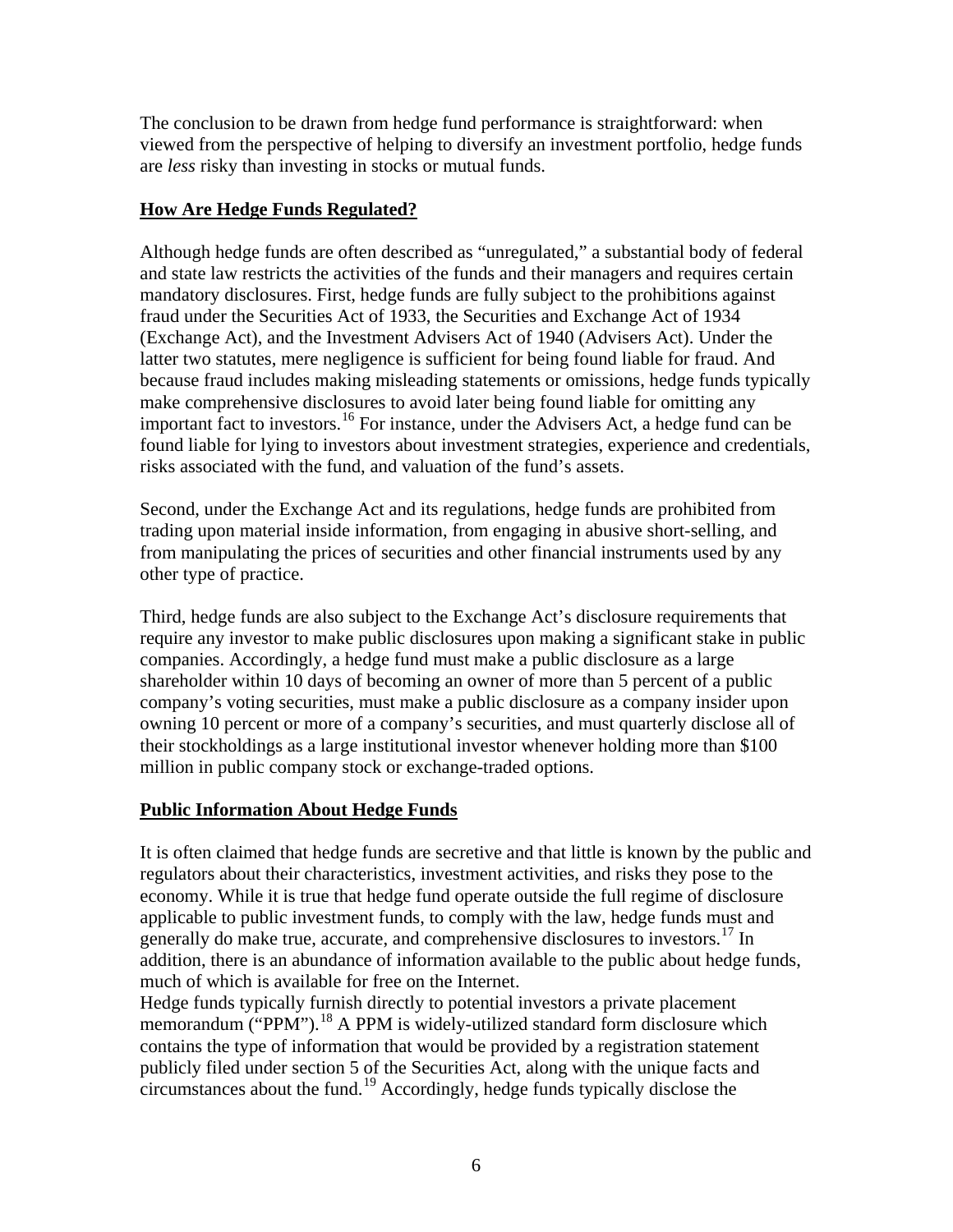following information in connection with a private placement: a basic description of the fund including its investment objectives, strategies, and the types of securities the fund purchases; risks pertaining to its investment strategy and regulatory and tax issues; a description of how fees are calculated and conflicts of interest by the managers or other principals; a summary of the terms of the fund, how it is managed and organized, and how investors can redeem shares; and financial statements including net asset value and how it is calculated.<sup>20</sup> Third parties such as Morningstar are also increasingly compiling and making public information relevant to evaluating and investing in different hedge funds. $^{21}$  $^{21}$  $^{21}$ 

Furthermore, as competition for investor capital increases and investors become more sophisticated and comfortable with the funds, investors are increasingly demanding that hedge funds disclose information about the types of investments they make, their risk management policies, and other practices.<sup>22</sup> Indeed, hedge funds, their investors, and third parties such as trade groups are increasingly recommending substantial transparency as a best practice.<sup>[23](#page-17-0)</sup> As the industry becomes more prominent and institutionalized, and as competition for investors grows, hedge funds are likely to further expand and standardize disclosures to avoid liability and meet investor demand.<sup>[24](#page-17-0)</sup>

Many hedge funds either choose to or are legally required to make significant additional disclosures. For instance, it is estimated that 50 percent of hedge fund managers voluntarily register under the Advisers Act and submit to its disclosure requirements, and some portion of those do so to signal quality and accountability to investors.<sup>25</sup> As of July 2007, about 1,977 hedge fund managers were registered with the SEC,  $^{26}$  and a 2007 fund manager survey found that 87 percent of all managers registered either with the SEC, Commodities Future Trading Commission ("CFTC"), National Association of Securities Dealers, or a state regulatory authority. $27$ 

A substantial body of information about hedge funds is in the public domain and much of is accessible to a general audience. This information includes book-length treatments;  $^{28}$  $^{28}$  $^{28}$ academic, industry, and government studies; $^{29}$  and massive coverage in the popular press.<sup>[30](#page-17-0)</sup> News services, blogs, and other sources of information provide, in near realtime, news and analysis of the industry, including monthly performance figures, asset flows, and employee turnover.

### **Hedge Funds and the Subprime Mortgage-Initiated Credit Crisis**

Because hedge funds are often erroneously lumped together with the institutions and persons that together comprise "Wall Street," hedge funds are likewise erroneously blamed for a crisis that derived in large part from the actions of banking professionals. However, despite being greatly impacted by the financial crisis, hedge funds did not initiate the financial crisis. The financial crisis would have happened even if hedge funds had never existed.

Hedge funds did not make mortgage loans and did not repackage the loans into securities. Hedge funds did not give risky mortgage securities investment grade ratings, and did not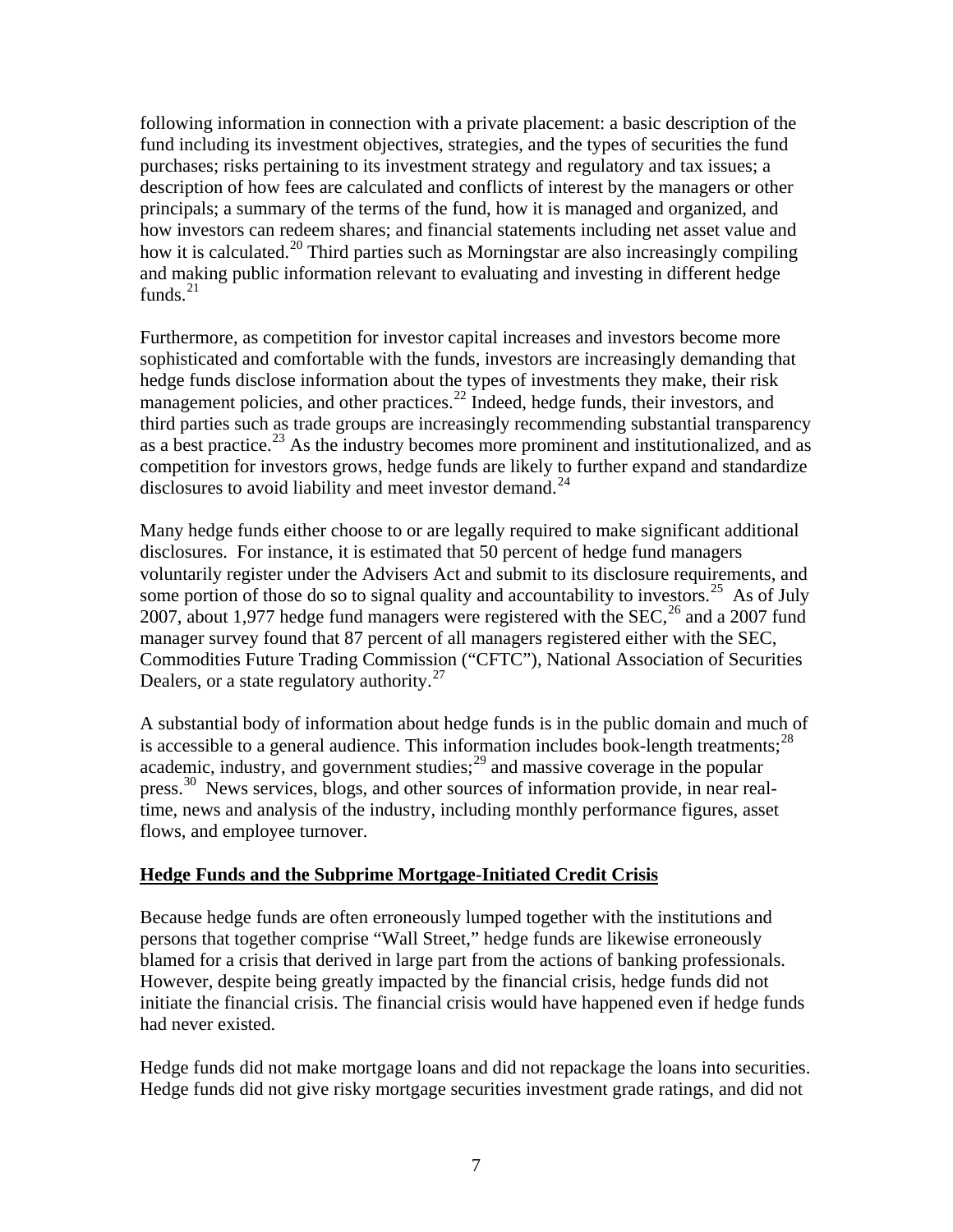cause banks to be unwilling to lend each other money. Unlike investment banks, hedge funds did not routinely make bad investments in long-term mortgage securities and then run out of short-term, commercial paper funding. Through September of 2008, total global write-downs of structured securities by financial institutions was \$760 billion, of which \$580 billion, or 75 percent, were incurred by banks, and \$60 billion or 7.8 percent, were incurred by hedge funds and all other nonbank institutions.<sup>31</sup> As a result, hedge funds have never needed a penny of taxpayer money throughout this crisis.

The closest point of contact that hedge funds made with one of the root causes of the credit crisis was as purchasers of collateralized debt obligations (CDO). A CDO is a debt security, like a bond, whose payments are backed by other bond-like securities, such as mortgage-backed securities. A mortgage-backed security is a bond that entitles its owner to a stream of payments from an underlying group of bundled mortgages.

CDOs were first developed in 1987, but the annual sales of new CDOs did not surpass \$100 billion until 1998. By 2005, the CDO market consisted of \$1.1 trillion in assets,<sup>[32](#page-17-0)</sup> and after the turn of the century was increasingly being comprised of assets backed by mortgages. By 2007, anywhere from one-half to three quarters of CDO collateral was backed by subprime mortgage-backed securities.<sup>33</sup> Large commercial banks such as Wachovia and large investment banks such as Lehman Brothers were the major sponsors and managers of CDOs. Investment bank underwriters issued CDOs in part because they earned millions of dollars in fees by structuring CDOs for investors. For example, in the first eight months of 2005, Merrill Lynch and Citigroup each earned over \$100 million in fees from selling CDOs to investors.<sup>[34](#page-18-0)</sup>

Some commentators have claimed that hedge funds, by investing in CDOs, helped to fuel the credit bubble.<sup>[35](#page-18-0)</sup> The underlying theory would be that hedge funds helped to create an excessive demand for mortgages and other forms of credit by being ready buyers of securities ultimately backed by such loans.<sup>36</sup> This view of hedge funds' role in the credit crisis is misleading and is not supported by evidence of their actual activities in the structured credit markets.

First, hedge funds were never the primary drivers of the CDO market. The purchasers of CDOs overwhelming consisted of banks, including those that retained the CDOs they did not sell, insurance companies, pension funds, other special purchase vehicles, and mutual funds.<sup>[37](#page-18-0)</sup> These investors often sought to invest in CDOs because federal law or their own policies limited them to investing only in investment grade debt securities. When CDOs are sold, the transaction is structured so that the overwhelming majority of the CDO securities receive an investment grade rating by credit ratings agencies (regardless of whether they actually deserved it).

According to data provided by Credit Suisse and reported by the International Monetary Fund (IMF), as of July 2007, the total size of the U.S. CDO market was \$900 billion.<sup>[38](#page-18-0)</sup> Although data on hedge funds' total purchases is difficult to obtain, most sources confirm that it was relatively minor. According to my own estimates based upon data provided to me by HedgeFund.Net, the total size of hedge funds that focused their strategies in CDOs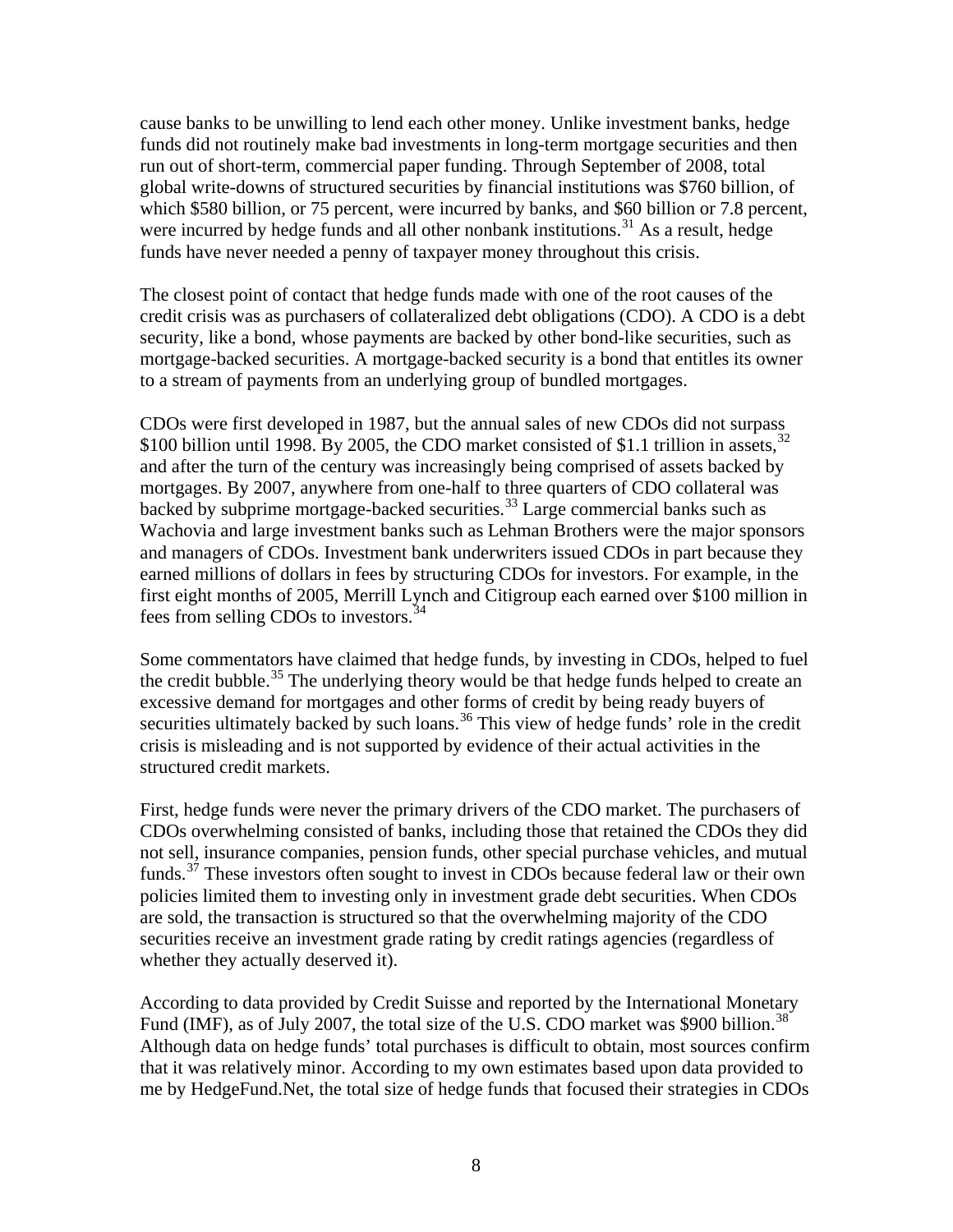was somewhere around 7 billion as of July 2007.<sup>39</sup> According to a survey of hedge fund prime brokers by Fitch Ratings, the typical hedge fund leverage for hedge funds engaged in trading CDOs was anywhere from six to 10 times their equity in the 2005 to 2007 period.<sup>[40](#page-18-0)</sup> Thus, even assuming hedge funds that specialized CDOs used the maximum leverage and bought \$70 billion worth of CDO securities, they still would have only accounted for 7.7 percent of the approximately \$900 billion mid-2007 CDO market.

Even based upon even more generous assumptions, hedge funds would not turn out to be the major investors in CDOs. According to Hedge Fund Research, by year-end 2007 the total asset size of hedge funds that invested in CDOs and other asset-backed securities as part of a trading strategy involving the relative value of such securities was \$26.27 billion.<sup>41</sup> Because hedge funds focused in the fixed income debt markets have been estimated to have leverage of up to 10 times their equity,<sup>[42](#page-18-0)</sup> even assuming that such funds used the maximum leverage and used all of their funds purchase CDOs, they still would have only accounted for 29 percent of the CDO market.

The relatively low participation of hedge funds in the CDO market is also reflected in data reported by the IMF. As of 2007, it is estimated that hedge funds accounted for approximately 10 percent of the investor base of equity CDO securities, the riskiest type of CDO security; where as the primary investors were banks, other structured finance assets managers, insurance companies, and pension funds.[43](#page-18-0) According to the same IMF data source, an estimated half of all hedge funds' CDO investments were in CDO equity.<sup>44</sup> Because CDO equity securities typically accounted for 5 or less percent of the value of all of the CDOs issued in a single CDO deal, the fact that hedge funds concentrated their CDO purchases into CDO equity means that hedge funds never even came close to being the primary purchasers of investment grade rated CDO securities.

Looking at the issue from the perspective of the hedge fund industry reveals that only a small portion of hedge funds had anything to do with CDOs. When compared to the size of the hedge fund industry as a whole, even at its peak of \$70 billion in the middle of  $2007<sup>45</sup>$ , the assets of hedge funds devoted to the structured credit markets was less than four percent of the nearly \$2 trillion industry at the time.

The fact that hedge funds focused their CDO investments in the riskiest type of CDO also suggests that the funds' purchases were not driving CDO deals. This is because the very purpose of a CDO deal is to take lower grade bonds, repackage the priority of payments, and issue investment grade securities. In addition, CDO equity shares are relatively easy to sell, and therefore the CDO manager could have found other purchasers for them besides hedge funds. Indeed, the riskiest types of CDOs are routinely not even sold, and are actually held by the bank issuing the deal.<sup>46</sup> CDO equity is uniquely attractive to investors for a number of reasons, including because it is a type of nonrecourse loan meaning that its holders are not liable for any losses of the CDO—and because its value is not as sensitive to collateral losses as are the other types of CDOs.<sup>47</sup> Hedge funds' interest in CDO equity also undermines the notion that hedge funds were deeply involved with the type of securities that ultimately led to the financial crisis. It was the investment grade rated CDOs that were retained by the banks and that were ultimately downgraded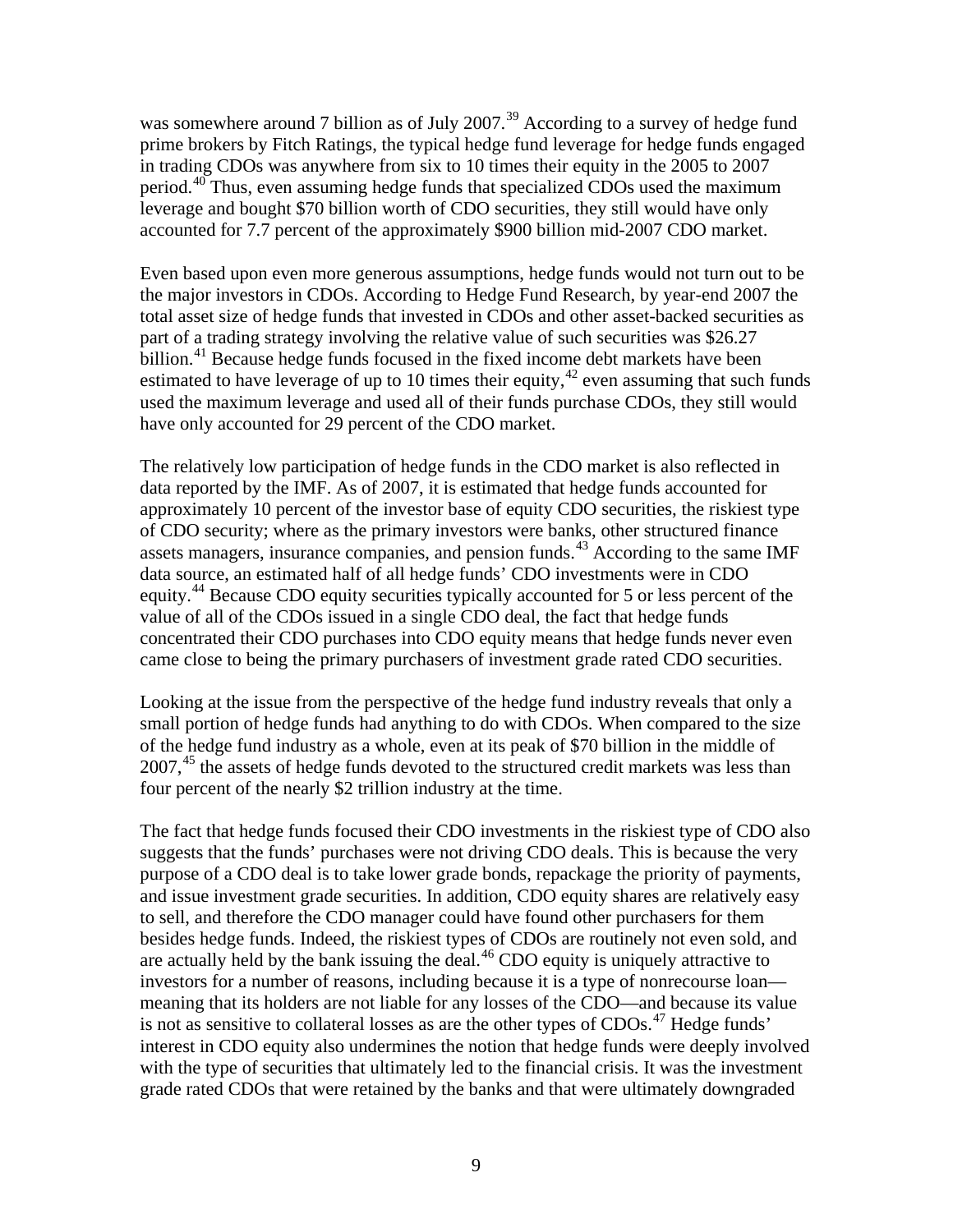that instigated billions of dollars of write-downs and the general suspiciousness of credit quality—not the unrated CDO equity securities which were not considered by anyone to be a safe long-term investment.

One reason why hedge funds were relatively small players in both the market for mortgage-backed securities and the CDO market are the incentives faced by hedge fund managers. Because hedge managers share in the profits of the fund and often invest their own money in the fund, they have especially strong incentives to do the research necessary to determine the true worth of any securities they invest in. Furthermore, hedge fund managers were able to approach the market without any preconceived notion about value. Investment banks, on the other hand, had sold CDOs to their clients and retained highly rated CDO securities and therefore had both economic and reputational reasons to believe that CDOs were good investments. For example, in part because investment banks recommended and sold CDOs to clients, the traders at Goldman Sachs had "heated debates" about how much capital to devote to trading against subprime loans, and Deutsche Bank's head trader responsible for profiting from the subprime collapse had to endure significant criticism from his colleagues for taking investment positions against the housing market.<sup>48</sup> Investment banker incentives were also not as narrowly tailored to creating value for investors (unlike hedge funds). Investment bank professionals engaging in underwriting activities earned performance-based compensation based in large part on the amount of fees they generated for the bank in the previous year, and not on whether the securities they issued produced long-term gains for clients or increased the price of the investment bank's stock. $49$ 

Accordingly, hedge fund managers routinely ignored evaluations of mortgage-backed securities issued by credit rating agencies and instead did their own proprietary research. One hedge fund manager stated that he could not "rely on ratings agencies or underwriters to" determine whether a credit product is "high-grade" and that mortgage "[d]efaults and delinquency likelihoods and prepayment drop-offs . . . are all, to some extent, knowable if you put the time in" to research. <sup>[50](#page-18-0)</sup> And because of hedge funds' abilities to short sell and to trade derivatives at low cost, they were able to actually employ innovative investment strategies to hedge risk and profit from erroneous valuations of subprime-backed securities. A typical hedge fund strategy in this respect in part involved taking a short position in investment grade CDO securities.<sup>[51](#page-18-0)</sup> To the extent this activity impacted markets more broadly, it told investors that too many mortgages were being made to homeowners. To the extent hedge funds' shorting of CDO slices increased the interest rates that had to be paid out to CDO investors, hedge funds could have actually prevented homeowners from taking out mortgages they ultimately could not afford.

Not only did hedge funds *not* initiate the credit crisis or meaningfully exacerbate it by purchasing securities ultimately backed by mortgages, but they are also helping to solve the crisis. In recent years hedge funds have become significant players in the credit markets. The assets of hedge funds dealing in credit or debt instruments grew to reach over \$300 billion in 2005.<sup>52</sup> According to one survey, by 2005, hedge funds accounted for one-half of the trading volume in structured credit markets.<sup>53</sup> As widely recognized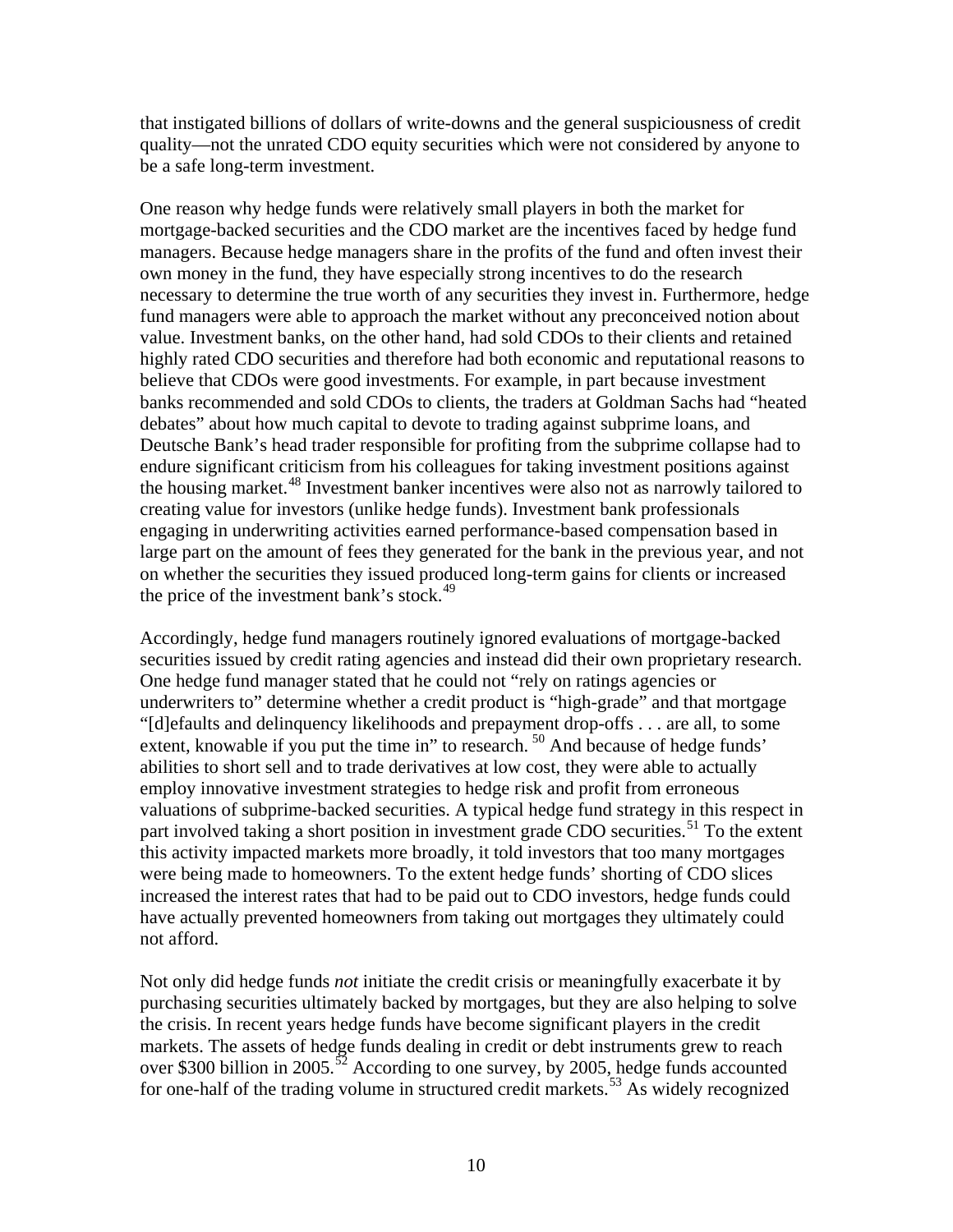by academics, market commentators, and intergovernmental organizations such as the IMF, an important effect of hedge funds' involvement in credit markets is to increase liquidity and price discovery.<sup>[54](#page-19-0)</sup> This means that credit market hedge funds helped to make the overall financial market more stable. Greater liquidity means that someone can sell mortgage-backed securities without suffering even worse losses—often because a hedge fund is willing to make that purchase. Increased price discovery means that the interest rates paid out by credit instruments more accurately reflect the risks involved, thereby helping to prevent unpleasant surprises. Hedge funds and traditional distressed debt investment funds raised significant amounts of capital in 2007 that helped other companies to offload their poorly performing securities, including mortgage-related securities.<sup>55</sup> The total assets of hedge funds focused on purchasing poorly performing securities from other companies grew to approximately \$108 billion by the third quarter of 2008.<sup>56</sup> By purchasing poorly performing mortgage-backed securities, hedge funds are helping the market to find a bottom, keeping prices from declining further, and are protecting taxpayers from having to fund the purchase of mortgage debt. Hedge funds are estimated to currently be holding about \$400 billion in cash, some of which may be invested in the parts of our economy which could most use infusions of capital.<sup>[57](#page-19-0)</sup>

In sum, hedge funds did not artificially drive up the prices of securities relating to mortgage-backed loans, and did not thereby create excess demand for mortgage loans which eventually hurt homeowners and the economy. Hedge funds' largest impact on the credit markets was to provide much needed liquidity and money to purchase the bad investments made by banks and other entities.

### **Hedge Funds and Credit Default Swaps**

Another issue regarding hedge funds' involvement with the financial crisis and mortgagebacked securities is the extent to which the funds fueled the supply of credit, not by purchasing CDOs and other types of debt securities, but rather by selling protection on debt securities in the form of credit default swaps. A credit default swap (CDS) is a contract between two parties. In its simplest form, one party, the protection buyer, agrees to pay another party, the protection seller, a specified amount per month in exchange for the protection seller covering some credit risk to which the buyer is exposed. So, if the protection seller made a loan to a third party, the protection seller must cover the loan to the protection buyer in case the original borrower defaults.

The total value of the CDS market is estimated by the Depository Trust Clearing Corporation to be \$34.8 trillion dollars.<sup>[58](#page-19-0)</sup> Hedge funds are major participants in the CDS market. According to data provided by Greenwich Associates and compiled by Fitch Ratings, in 2004 hedge funds accounted for approximately 29 percent of the outstanding trading volume of CDSs, and by 2006 that number increased to approximately 58 percent.<sup>59</sup> In 2006, hedge funds were net sellers of CDS protection, estimated to account for 32 percent of the seller's market and 28 percent of the buyer's market.<sup>[60](#page-19-0)</sup> Hedge funds were not the largest participants, however; in 2006, banks accounted for 59 percent of all protection purchases and 43 percent of all sales.<sup>[61](#page-19-0)</sup>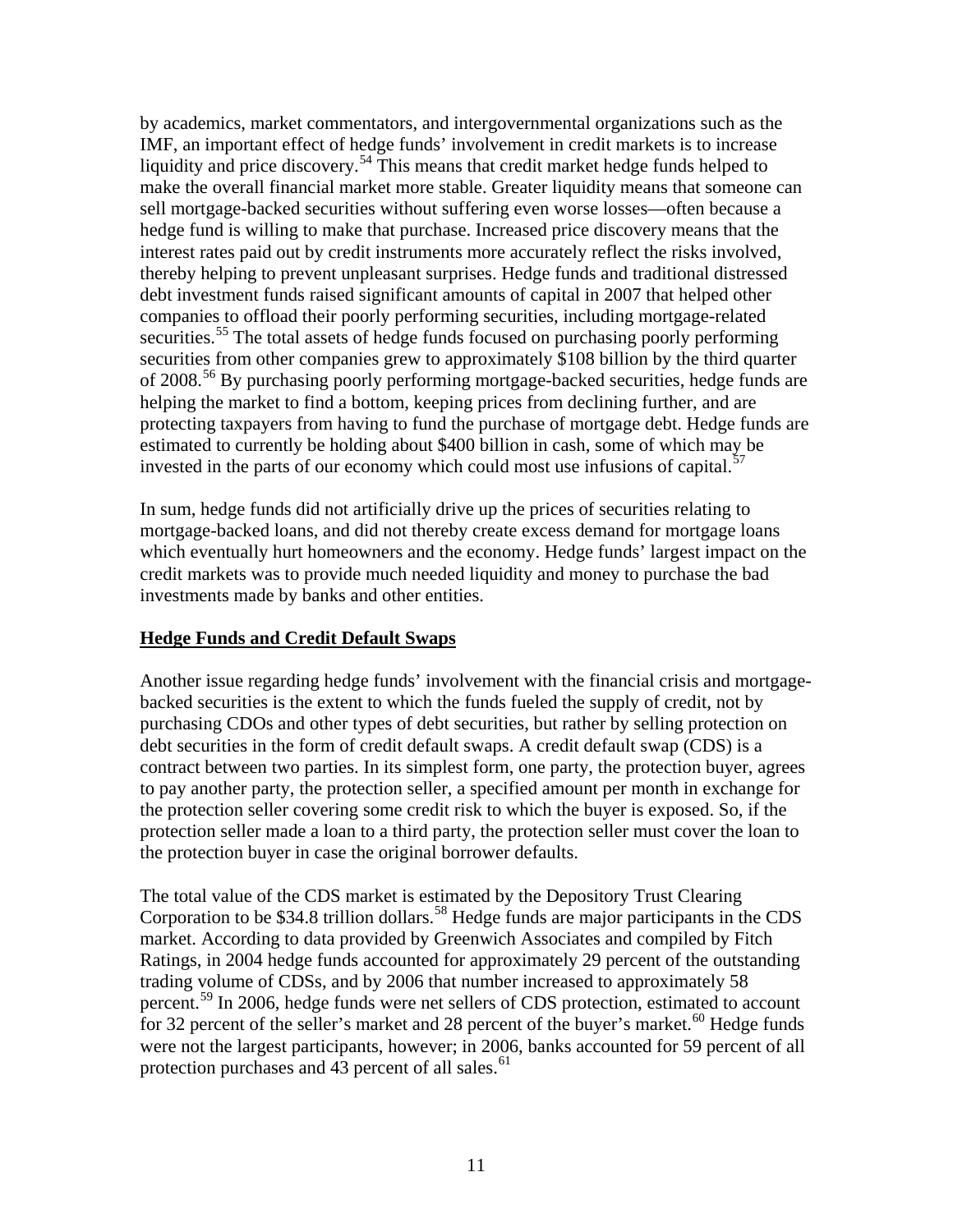One issue relevant to hedge funds' involvement in the CDS market is the extent to which selling CDS protection made it easier for CDOs and other mortgage-related securities to be issued. Certainly, without the ability to hedge against perceived losses on CDO products, many issuers and investors would likely not have issued them in the first place, and thereby avoided the losses associated with the securities. On the other hand, because hedge funds were willing and able to protect banks and other parties against losses, hedge funds absorbed some of their losses, thereby mitigating what would have been a more disastrous level of write-downs and investment losses to banks, insurers, and other parties.

Furthermore, because hedge funds are both buyers and sellers of CDS protection, hedge funds brought "much-needed liquidity" to the CDS market.<sup>[62](#page-19-0)</sup> By trading CDS contracts, hedge funds helped the entire market to better discover the true risks associated not only with CDOs and other mortgage related securities, but also with the very health of financial institutions. Accordingly, while hedge funds and other parties to CDS contracts may have increased the issuance of mortgage-related securities, they also helped to stabilize the system once their losses manifested. In this sense, hedge funds provided seat belts to CDO drivers. While CDOs may not have driven so fast without the CDS protection being offered, once the crash came about the seat belts certainly helped to mitigate the damage once the crash came. It seems more appropriate to blame CDO issuers and investors for taking on such risks in the first place, not those who offered and delivered the protection.

The second issue regarding hedge funds' sales of CDS protection is the extent to which the funds agreed to deliver too much protection, and may have suffered massive losses as a result of eventually having to pay up. According to a survey of hedge fund prime brokers by Fitch Ratings, the typical leverage for hedge funds trading CDSs in the 2005 to 2007 period was 20 to  $1.^{63}$  While many regulators and commentators have expressed concern that losses associated with having to pay out to CDS protection buyers could cause hedge funds to collapse and take other companies down with them, this risk has yet to manifest itself. As demonstrated by the auction on CDS contracts written on bonds issued by Lehman Brothers, hedge funds appropriately managed the risks associated with writing CDS protection, in part by offsetting their exposures by buying CDS protection and increasing their collateral to provide a cushion against Lehman's ultimate bankruptcy. Selling CDS protection has not caused widespread losses among hedge funds. This means that hedge funds have absorbed losses that would likely be borne by banks and, ultimately, American taxpayers.

To the extent there are remaining questions regarding the lack of centralized information regarding outstanding CDS risk exposures, those issues have to do with the nature of CDSs as financial instruments and not with the institutions, hedge funds or otherwise, that utilize the contracts. Indeed, the CDS market is already moving toward centralizing the clearing and settlement function for the vast majority of CDS trades.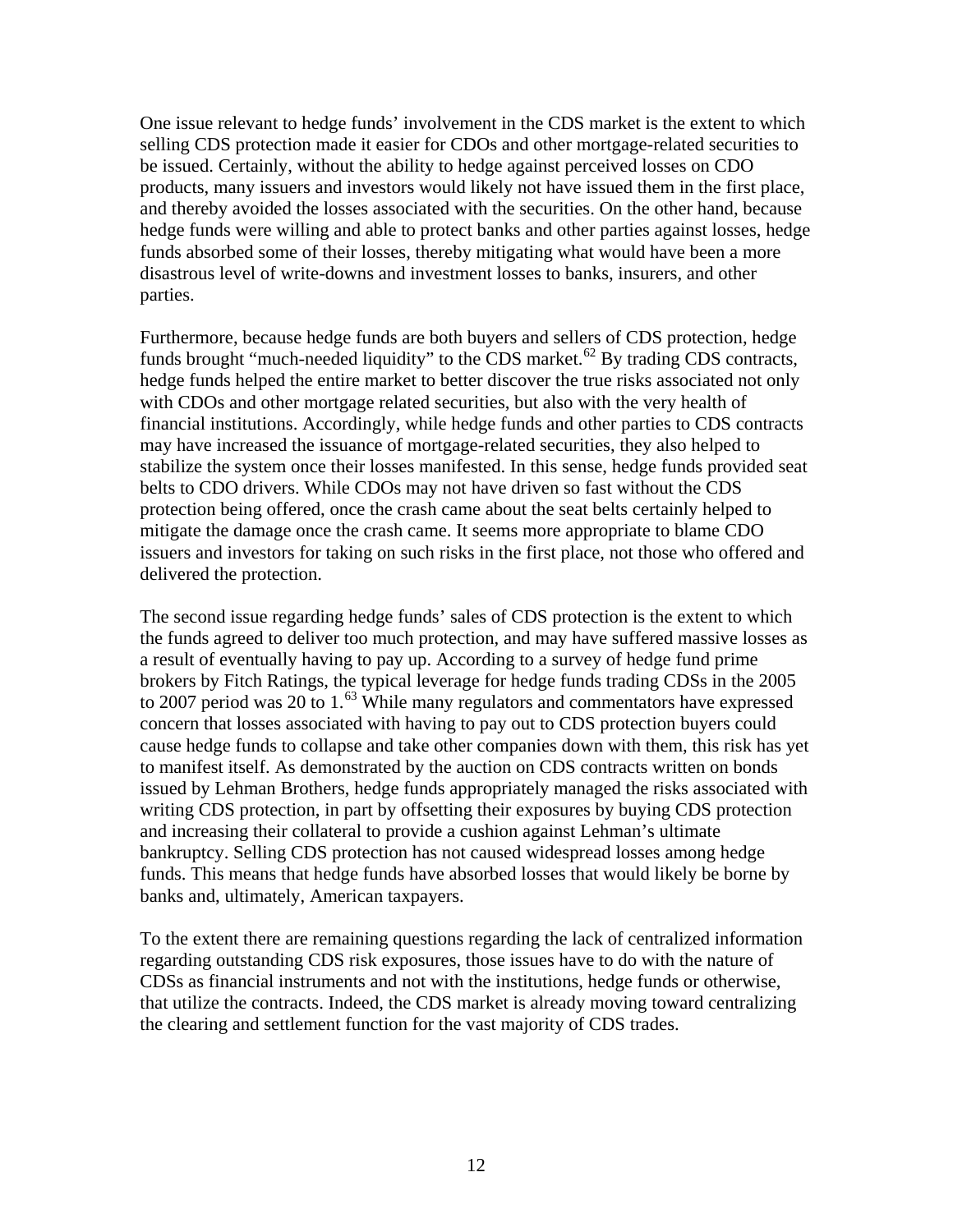#### **Hedge Funds and Short-Selling**

Hedge funds' role in the credit crisis has also centered on the extent to which the funds' engagement in short-selling may have caused the collapse of financial institutions such as Bear Sterns and Lehman Brothers. A short-sale is an attempt to profit from the price in the drop of a stock, and it entails a short-seller borrowing a stock, selling it, repurchasing the stock, and then giving it back to the lender. At the outset, it should be noted that only about one-third of the hedge fund industry engages in short-selling stocks as the primary part of their overall investment strategy of also purchasing stocks the hedge fund manager believes to be undervalued. Other short-sellers include dealers in securities and exchange specialists, institutional investors, private investors, and members of the relatively new category of long/short mutual funds.

Federal regulation applies to the activity of short-selling, regardless of who engages in it, in three basic ways. First, it is illegal to short sell a stock without first locating a stock lender and without having the intention to do so by the time the sale settles. Second, institutional investors, such as hedge funds and mutual funds, owning more than \$100 million in stock must through August 2009 disclose their short sales to the Securities and Exchange Commission (SEC) on a weekly basis, in accordance with new rules passed by the Commission. Finally, any attempt to manipulate markets in conjunction with short selling, such as by spreading false rumors about a company that one has engaged a shortsale in, is strictly prohibited, just as spreading false rumors about a company whose stock one has purchased is prohibited.

Although failed executives such as Enron's Ken Lay and Lehman Brothers' Richard Fuld routinely blame short-sellers for causing bankruptcies, academic studies almost universally find that short-selling makes markets more efficient by bringing the price of a stock closer to its true, fundamental value.<sup>64</sup> In addition, academic studies have never found that short-sellers are able to cause the bankruptcy of otherwise healthy companies merely by engaging in repeated short-sales of their stock. Hedge fund short sellers were the first to draw public attention to the dangers associated with investment banks' involvement with mortgage-backed securities. Short-sellers generally act like watch dogs over public companies, and conduct in-depth research to make sure that financial statements are not being used as a form of subtle company propaganda. Had investors sold their shares in Lehman Brothers when attention was brought to the poor quality of its balance sheet by hedge fund short-seller David Einhorn in March of 2008, they may have been able to avoid the eventual losses for which Mr. Einhorn served as an early warning.

During the recent SEC ban on short-selling (which lasted from September 19, 2008 through October 8, 2008), the shares of nearly a thousand financial companies an exchange traded fund that tracks the stock performance of the financial sector dropped by 38.82 percent—more than it had dropped the entire year up through the ban. Once the short-sale ban was lifted, the stocks of the affected companies did not fall in response to short-sellers being once again permitted to sell their stocks; to the contrary, financial companies stocks actually slightly increased through the month subsequent to the ban being lifted.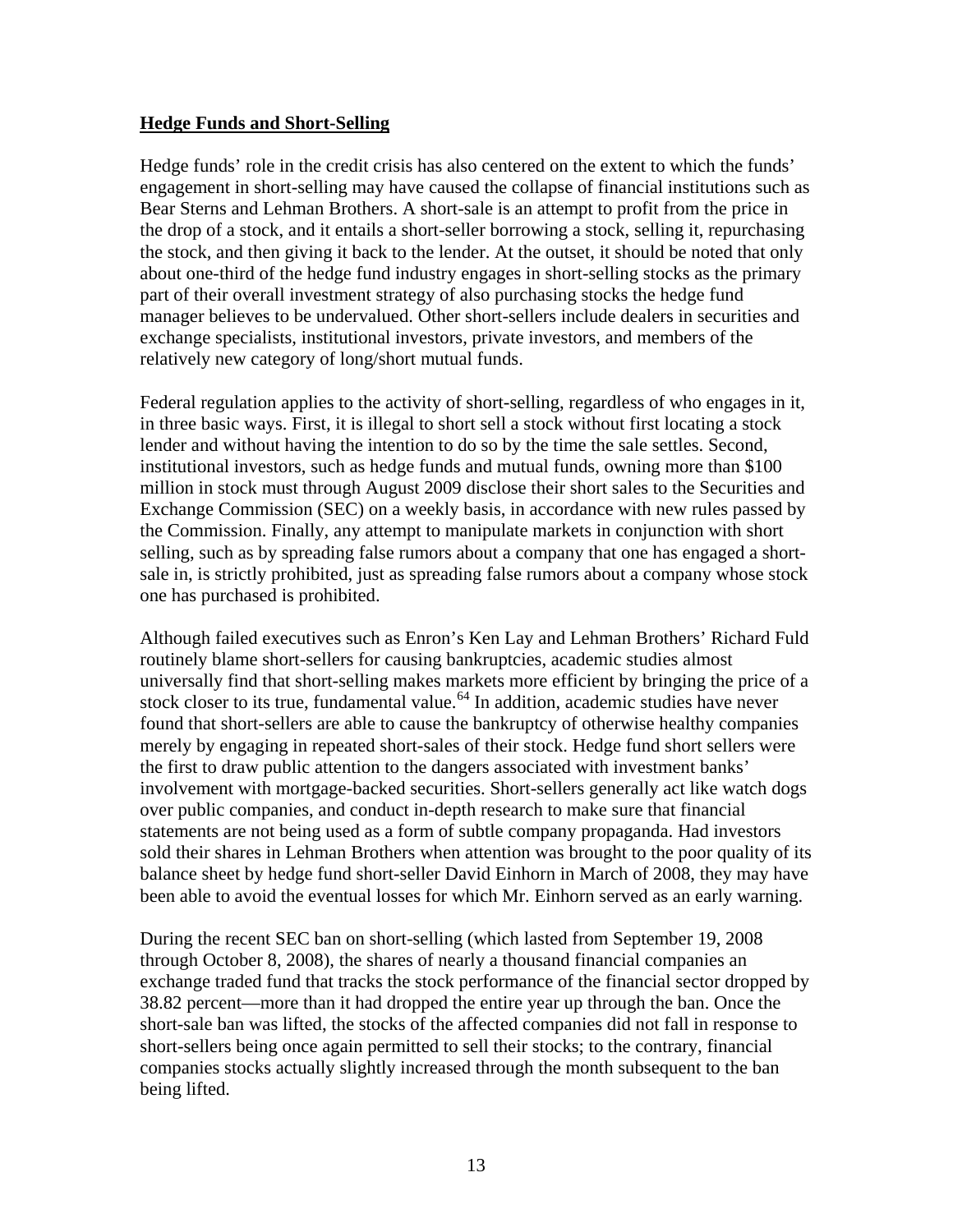On July 13, 2008, the SEC announced that it was conducting investigations into allegations of manipulative short-selling along with the spreading of false rumors regarding the health of financial company stocks. To date, the SEC has yet to bring any enforcement actions relating to short sales of financial companies.

It should be noted that there is nothing about how hedge funds are regulated that makes engaging in illegal or manipulative short-selling any easier for hedge funds than other institutions. While the lack of restrictions under the Investment Company Act makes it *economically* more feasible for hedge funds to engage in short-selling relative to mutual funds, not being required to disclose their stockholdings on a quarterly basis as mutual funds must does not facilitate illegal short sales. For example, in what seems to be the SEC's only 2008 enforcement action for illegally spreading false rumors in connection with short sales, the Commission on April 28 brought an action against a trader at a broker-dealer who disseminated false rumors via an instant messaging system about a data management company<sup>65</sup>—hardly an activity arising from anything having to do with hedge funds.

Evidence demonstrates that hedge funds' involvement with short-selling is overwhelming beneficial for all investors and the integrity of market prices. Given that the SEC already requires hedge funds and other large institutional investors to disclose short positions on a weekly basis, there is no case for bringing additional oversight or regulation to hedge funds on the basis of short-selling without serious consideration of the unintended consequences that would likely result.

### **Hedge Fund and Systemic Risk to the Economy**

A final issue about hedge funds relevant to their role in the financial crisis and public policy is the extent to which hedge funds pose a systemic risk to the entire, or at least large portions of, the financial system.

Systemic risk arises because of the interconnectedness of financial institutions. The theory is that if one large or several large hedge funds experience losses, such losses may spread to other hedge funds or financial institutions and in turn severely undermine the stability of the financial system. Based upon how hedge funds operate and the dangers involved in increasing restrictions on the industry to monitor systemic risk, anything more than the type of ad hoc inspections that the Federal Reserve is already engaged in does not seem warranted.

First, hedge fund losses do not seem to threaten the economy. Although the memory of the failed \$4 billion hedge fund Long Term Capital Management (LTCM) often drives concerns about the risks that hedge funds pose to the economy, the industry has come a long way since LTCM which, in retrospect, did not actually pose a threat to the financial system. In September 2006, for example, the hedge fund Amaranth, which was approximately \$2 billion larger than LTCM, collapsed in about one week without any market disruptions whatsoever.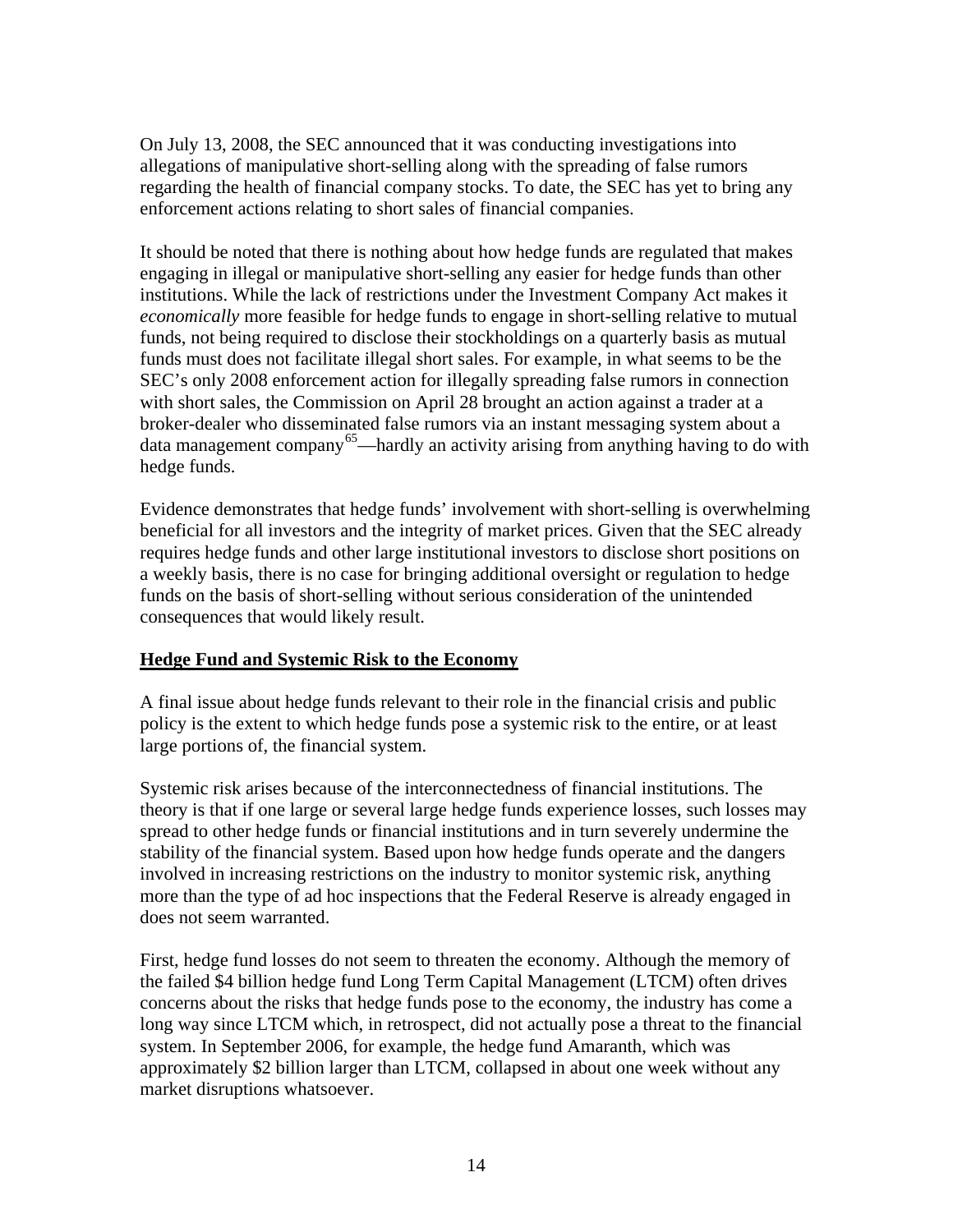Although hedge fund losses may spread within the industry, including among funds that employ different trading strategies, financial economists have found that hedge fund losses do not spread to the general economy.<sup>[66](#page-19-0)</sup> The recent economic turmoil is a case in point. Widespread and sustained losses in the hedge fund industry did not begin until June of 2008, several months *after* the stock market began to experience persistent monthly losses in November of 2007. In August of 2008, when several large quantitative hedge funds experienced losses and the hedge fund industry globally declined by over 2 percent, the U.S. stock market, as measured by the S&P 500 stock Index, actually increased by about 1.3 percent. While some hedge funds have suffered substantial losses throughout this crisis, none of those losses have threatened the broader economy. And while hedge fund investor redemptions have certainly caused stock markets to decline, these losses are second order effects of the credit crisis and are no different than the redemptions and price declines that resulted from mutual fund investors redeeming their shares.

Second, although highly leveraged financial institutions may threaten the stability of the financial system if forced to unwind bad investments, hedge funds should not generally be considered among the class of highly leveraged financial institutions. Average hedge fund leverage is estimated to be anywhere from 1.7 to 3.9 to 1, with the latter figure including leverage not just from borrowings, but also leverage through using derivatives. While some hedge funds may be leveraged up to 10 to 20 times by making investments from short-term borrowings from their prime brokers or other parties, high leverage by itself is not necessarily an indicator of risk, either to hedge fund investors of the economy. Academic studies do not have a clear conclusion regarding whether funds that use more leverage have a higher chance of collapsing.<sup>[67](#page-19-0)</sup> This is because increasing leverage can be used to offset the risks to which a fund is exposed. Indeed, a 2006 study found that hedge funds that employed leverage through using derivatives were actually safer than hedge funds that did not.<sup>68</sup> This finding is important, because hedge funds primarily obtain their leverage through derivatives, not borrowing.

In addition, most hedge funds leverage their positions with prime brokers far below the maximum allowed, somewhere between the range of 40 to  $60$  percent,  $69$  which suggests that the funds and their brokers routinely exercise strong risk management by purposely adding a liquidity cushion for times of market stress. Importantly, empirical studies on the issue find that hedge funds become less prone to collapsing as their size grows,  $^{70}$  $^{70}$  $^{70}$ which generally decreases concern about the risk of large fund collapses.

Third, the recently proposed idea of creating a permanent regulatory agency tasked with measuring economy-wide systemic risk ought to be considered with caution as it is unlikely to achieve its purpose and may even increase overall systemic risk. As Federal Reserve Chairman Ben Bernanke noted in May 2006 testimony regarding a proposal for federal regulators to monitor hedge fund liquidity risk, to be successfully implemented, regulators would need to: gather sensitive information from *all* major financial market participants, process the massive and fluctuating data accurately and at least daily, and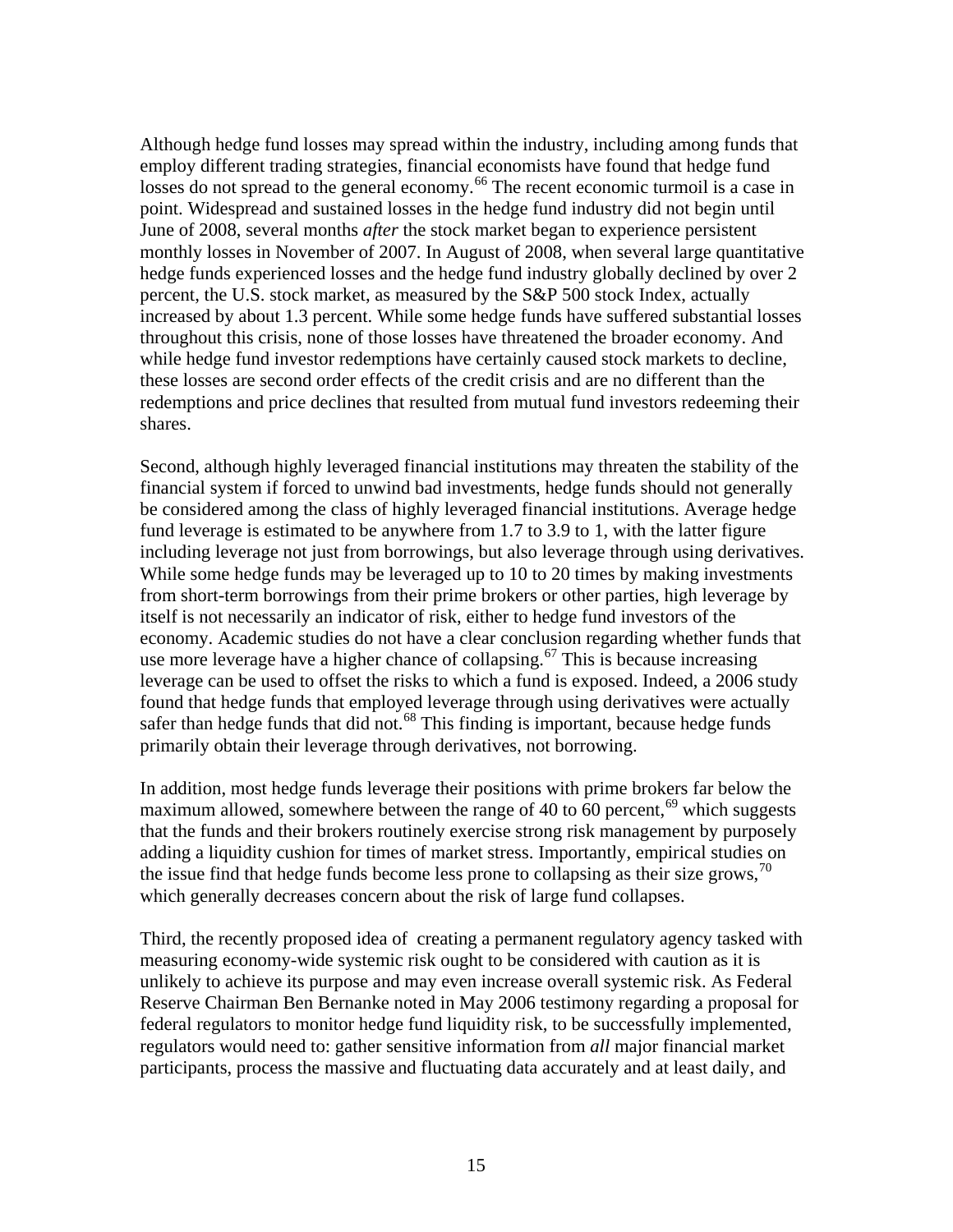respond to a high risk exposure without causing a financial crisis, for example, by forcing funds to simultaneously exit the same risky position.

Chairman Bernanke rejected the idea that regulators should create a database of hedge fund positions. For the very same reasons, any attempt at universal oversight of hedge fund leverage would not only carry the burden of compliance costs, but could also reduce performance of well-performing but leveraged hedge funds, overwhelm regulators in trying to make complex calculations regarding hedge fund risk exposures, and create a false sense of security among prime brokers, investors, and other hedge fund monitors. As an alternative to direct oversight of hedge funds, federal regulators may find it more useful to focus on the risk exposures that banks, broker-dealers, and other regulated entities have to hedge funds.<sup>[71](#page-19-0)</sup>

### **Conclusion**

The financial crisis has brought untold dislocations to our financial systems and is bleeding into the non-financial economy. Hedge funds, like other market participants, have not remained immune from its effects. There are still many questions left unanswered about the nature of the crisis and how best to proceed, and the Committee would be right in seeking further answers. One major issue is whether the credit ratings agencies should be allowed to rate structured products for the purposes of permitting pensions and other investors to purchase structured securities.

Another issue is to the extent to which the restrictions placed upon mutual funds in engaging in hedge fund-like trading strategies should be revisited, as the SEC once suggested. More broadly, the extent to which more investors should be able to participate in the hedge fund market and benefit from the protection they provide against losses deserves inquiry. Other nations, such as Australia, Hong Kong, and Ireland, allow ordinary investors far greater access to hedge funds than allowed in the United States. The impact on investors in those nations is worthy of study.

However, based upon the empirical evidence, it does not seem that changing the already substantial body of law applicable to hedge funds will help to ameliorate this crisis or prevent another one from happening. Restricting the ability of hedge funds to utilize leverage may interfere with their ability to provide value to investors in cases where investment ideas need to be magnified for the trading strategy to be meaningful. Interfering with hedge fund manager compensation agreements could reduce their incentives to engage in in-depth research and costly investment strategies, including those that involve restraining the excesses of public company managers. Furthermore, even sophisticated hedge fund investors do not demand that hedge funds disclose their precise investment positions. It is unclear whether such information could provide meaningful information about the risks that hedge funds pose without, at the same time, inhibiting the incentives for hedge funds to reduce risk in the economy and creating a sense of complacency in the markets.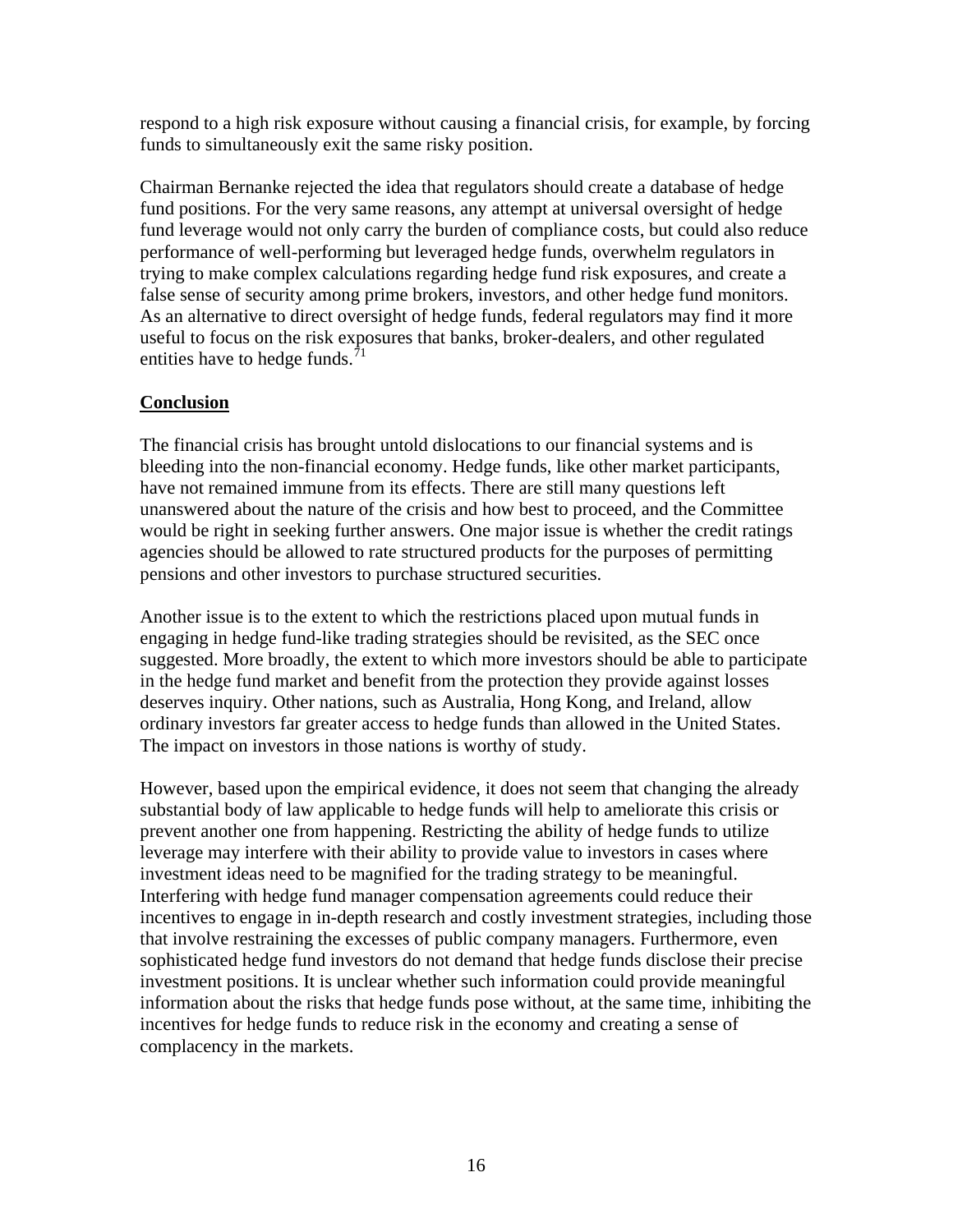<span id="page-16-1"></span>The financial crisis has deeply impacted the lives of Americans, and we all have a stake in ensuring that the crisis is prudently resolved. While it may be tempting to lump hedge funds in with other financial institutions that were directly involved with the crisis, and hedge fund managers with other highly compensated financial professionals, we must be very careful to make the appropriate distinctions to ensure that the policy responses to the crisis do not end up adding to the damage already done and prevent the economy from ultimately recovering.

 $\overline{a}$ 

<sup>12</sup> Stephen J. Brown et al., *Careers and Survival: Competition and Risk in the Hedge Fund and CTA Industry*, 56 J. Fin. 1869, 1884–85 (2001).

13 Indraneel Chakraborty & Sugata Ray, *Effort, Risk and Walkaway Under High Water Mark Style Contracts*, 2-3 (University of Pennsylvania Working Paper, Jan. 16, 2008).. *See also* Stavros Panageas & Mark M. Westerfield, *High-Water Marks: High Risk Appetites? Convex* 

*Compensation, Long Horizons, and Portfolio Choice* 4, 14 (Working Paper August 2007), *available at* http://ssrn.com/abstract=616962 (modeling the value of fund continuation as being a disciplining force on risk-taking).

<sup>15</sup> EconStats, S&P 500 (large cap) Index US Monthly Data,

<span id="page-16-0"></span> $1$  Much of the background research on hedge funds contained in this testimony is taken from my academic-length treatment of the subject in *The Law and Economics of Hedge Funds: Financial Innovation and Investor Protection*, 6 Berkeley Bus. L. J. (forthcoming 2009), *available at* http://ssrn.com/abstract=1066808. I would like to thank Katelyn E. Christ and Stefanie Haeffele for their invaluable research assistance with preparation of this testimony.

<sup>2</sup> *See* Alon Brav, Wei Jiang, Frank Partnoy & Randall Thomas, *Hedge Fund Activism, Corporate Governance, and Firm Performance*, ECGI Working Paper Series in Finance, November 2008.  $3$  *Id.* 

Patrick McGuire et al., Time-varying Exposures and Leverage in Hedge Funds, BIS Quarterly Review 69 March 2005.

<sup>5</sup> Adrian Blundell-Wignall, *An Overview of Hedge Funds and Structured Products: Issues in Leverage and Risk*, Financial Markets and Trends 48 (2007).

<sup>&</sup>lt;sup>6</sup> IMF, Global Financial Stability Report Financial Stress and Deleveraging Macro-Financial Implications and Policy 41 (October 2008).

<sup>&</sup>lt;sup>7</sup> Investment Company Institute, Worldwide Mutual Fund Assets And Flows

Second Quarter 2008, http://www.ici.org/stats/mf/ww\_06\_08.html#TopOfPage.

<sup>&</sup>lt;sup>8</sup> HFR Global Hedge Fund Industry Report Q3 2008 11, 21 (Oct. 17, 2008).

<sup>&</sup>lt;sup>9</sup> Alexander Ineichen & Kurt Silberstein, AIMA's Roadmap to Hedge Funds 17 November 2008.

<sup>&</sup>lt;sup>10</sup> IMF Global Stability Report 4 April 2007, Figure 1; HFR Global Hedge Fund Industry Report  $Q3$  2008 11 (Oct. 17, 2008).

Agarwal et a. found a positive and significant correlation between managerial ownership and performance such that a one standard deviation increase in ownership increases returns by about 1.5%. Vikas Agarwal, et al., *Role of Managerial Incentives and Discretion in Hedge Fund Performance* 5, 12-13, 36. (Centre for Financial Research Working Paper No. 04-04, April 28, 2006), *available at* http://ssrn.com/abstract=889008.

<sup>14</sup> *See* Houman B. Shadab, *Fending for Themselves: Creating a U.S. Hedge Fund Market for Retail Investors*, 11 N.Y.U. J. Leg. Pub. Pol'y. 251, 269 (2008).

http://www.econstats.com/eqty/eqem\_mi\_1.htm; HedgeFundResearch, HFRI Monthly Performance Indices.

<sup>&</sup>lt;sup>16</sup> SCOTT J. LEDERMAN, HEDGE FUND REGULATION at  $\S 4:2.2$ , 4-12 (2007) (noting that "in light" of various federal and state anti-fraud provisions, a well advised hedge fund prepares a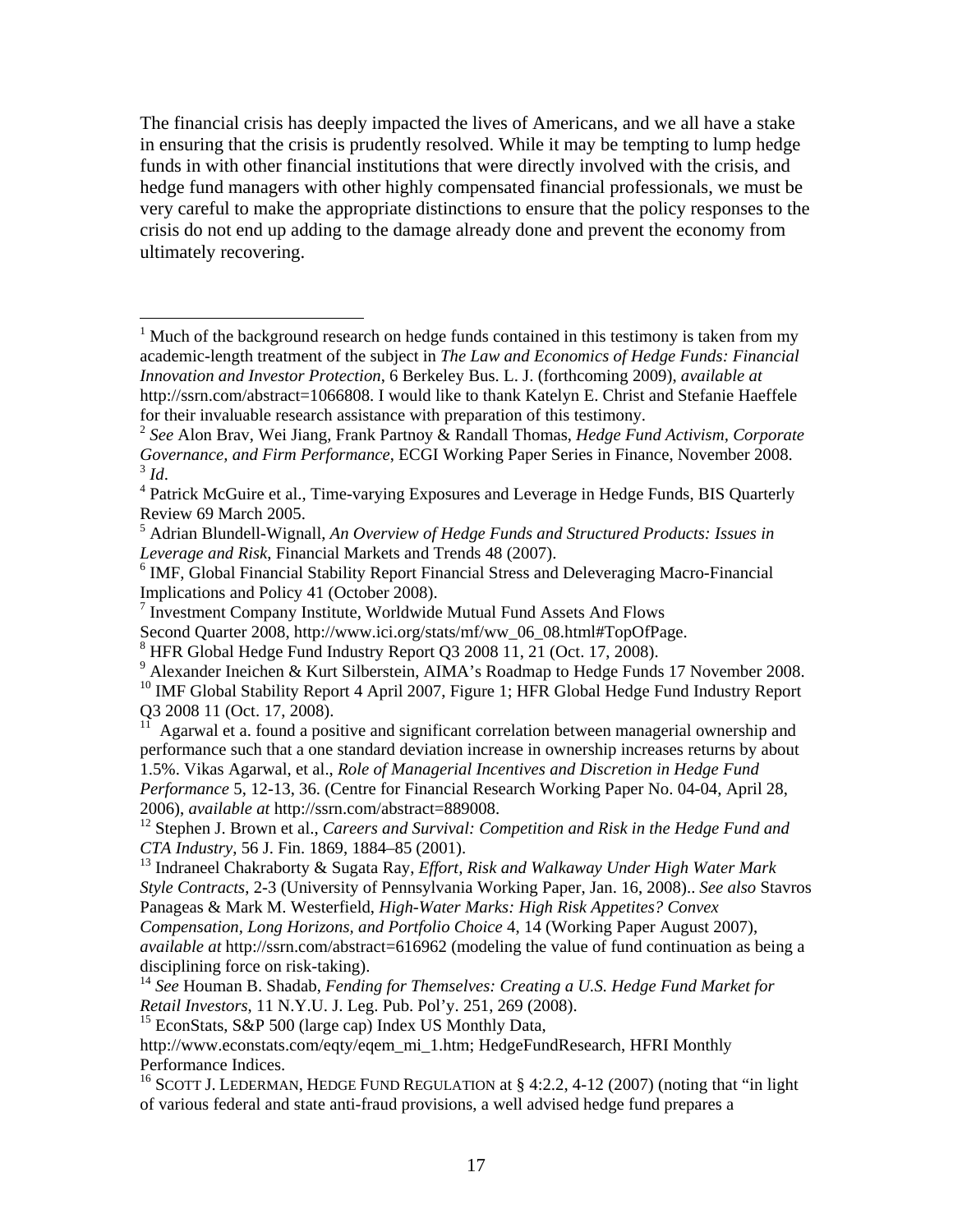<span id="page-17-0"></span>comprehensive offering memorandum, even if the offering is directed solely to accredited investors, to ensure that all material information is conveyed.");

<sup>17</sup> Id. at § 4:2.2, 4-12 (noting that "in light of various federal and state anti-fraud provisions, a well advised hedge fund prepares a comprehensive offering memorandum, even if the offering is directed solely to accredited investors, to ensure that all material information is conveyed.").

<sup>18</sup> SEC, IMPLICATIONS OF THE GROWTH OF HEDGE FUNDS, STAFF REPORT TO THE UNITED STATES SECURITIES AND EXCHANGE COMMISSION 46 (Sept. 29, 2003) ("Most hedge funds provide written information to their investors in the form of a private offering memorandum or private placement memorandum . . . .").

 $19$  *Id.* at 47-49 (noting the information typically disclosed in a PPM);

<sup>20</sup> *Id.*

 $\overline{a}$ 

21 Jeff Benjamin, *Hedge Funds Go Prime Time*, INVESTMENTNEWS, Feb. 28, 2008.

 $^{22}$  Indeed, some hedge fund advisers voluntarily register and submit to the disclosure obligations of the Advisers Act to attract investors. SEC, *supra* note 18, at 22 n.76; Registration Under the Advisers Act of Certain Hedge Fund Advisers, Investment Adviser Act Release No. 2266, 69 Fed. Reg. 45181 (proposed July 28, 2004) (estimating that 30% to 50% of hedge fund managers voluntarily register).

<sup>23</sup> Notably, investors do not typically demand and best practices do not recommend position-level transparency. Nor would such information be generally useful to investors. *See*, *e.g*., The Bank of New York, Casey, Quirk, and Associates, Institutional Demand for Hedge Funds 2: A Global Perspective 10 (2006); RICHARD BOOKSTABER, DEMONS OF OUR OWN DESIGN: MARKETS, HEDGE FUNDS, AND THE PERILS OF FINANCIAL INNOVATION 220-21, 225-26.

<sup>24</sup> *The Hedge Fund 100*, INST. INVESTOR, June 2002; Christine Williamson, *Institutional Interest Lights Transparency Fire*, PENSIONS & INVESTMENTS, Oct. 15, 2007.

<sup>25</sup>. SEC STAFF REPORT, *supra* note 18, at at 22 n.76; Registration Under the Advisers Act of Certain Hedge Fund Advisers, 69 Fed. Reg. 45,172, 45,181 n.98 (July 28, 2004) (estimating that 30 to 50% of hedge fund managers voluntarily register); *The Hedge Fund 100*, INSTITUTIONAL INVESTOR, June 2002, at 43 (finding that disclosure among the largest 100 hedge fund managers is rising).

26. Siobhan Hughes, *Fund Advisers Deregister*, WALL ST. J., July 9, 2007, at A4.

<sup>27</sup>. Press Release, Hennessee Group LLC, Hennessee Group LLC Releases 13th Annual Hedge Fund Manager Survey (May 1, 2007), *available at* 

http://www.hennesseegroup.com/releases/release20070501.html.

<sup>28</sup>*. See*, *e.g.*, BARTON BIGGS, HEDGEHOGGING (2006); RICHARD M. BOOKSTABER, A DEMON OF OUR OWN DESIGN: MARKETS, HEDGE FUNDS, AND THE PERILS OF FINANCIAL INNOVATION  $(2007)$ .

<sup>29</sup> *See*, *e.g.*, CTR. FOR INT'L SEC. & DERIVATIVES MKTS., THE BENEFITS OF HEDGE FUNDS: 2006 UPDATE (2006), *available at*

http://cisdm.som.umass.edu/research/pdffiles/benefitsofhedgefunds.pdf; BERNSTEIN GLOBAL WEALTH MGMT., HEDGE FUNDS: TOO MUCH OF A GOOD THING? (2006), *available at* https://www.bernstein.com/CmsObjectPC/pdfs/B32267\_HF\_TooMuchGoodThing.pdf. <sup>30</sup>*See*, *e.g.*, *Behind the Hedge*, N.Y. MAGAZINE, Apr. 9, 2007,

http://nymag.com/news/features/hedgefunds/.

<sup>31</sup> IMF, Global Financial Stability Report Financial Stress and Deleveraging Macro-Financial Implications and Policy 15-17 (October 2008).

32 DOUGLAS J. LUCAS, LAURIE S. GOODMAN, FRANK J. FABOZZI, COLLATERALIZED DEBT OBLIGATIONS 3-5 (2006).

<sup>33</sup> Bank for International Settlements, Basel Committee on Banking Supervision, The Joint Forum, Credit Risk Transfer, Developments from 2005 to 2007 5 (July 2008) http://www.bis.org/publ/joint21.pdf?noframes=1.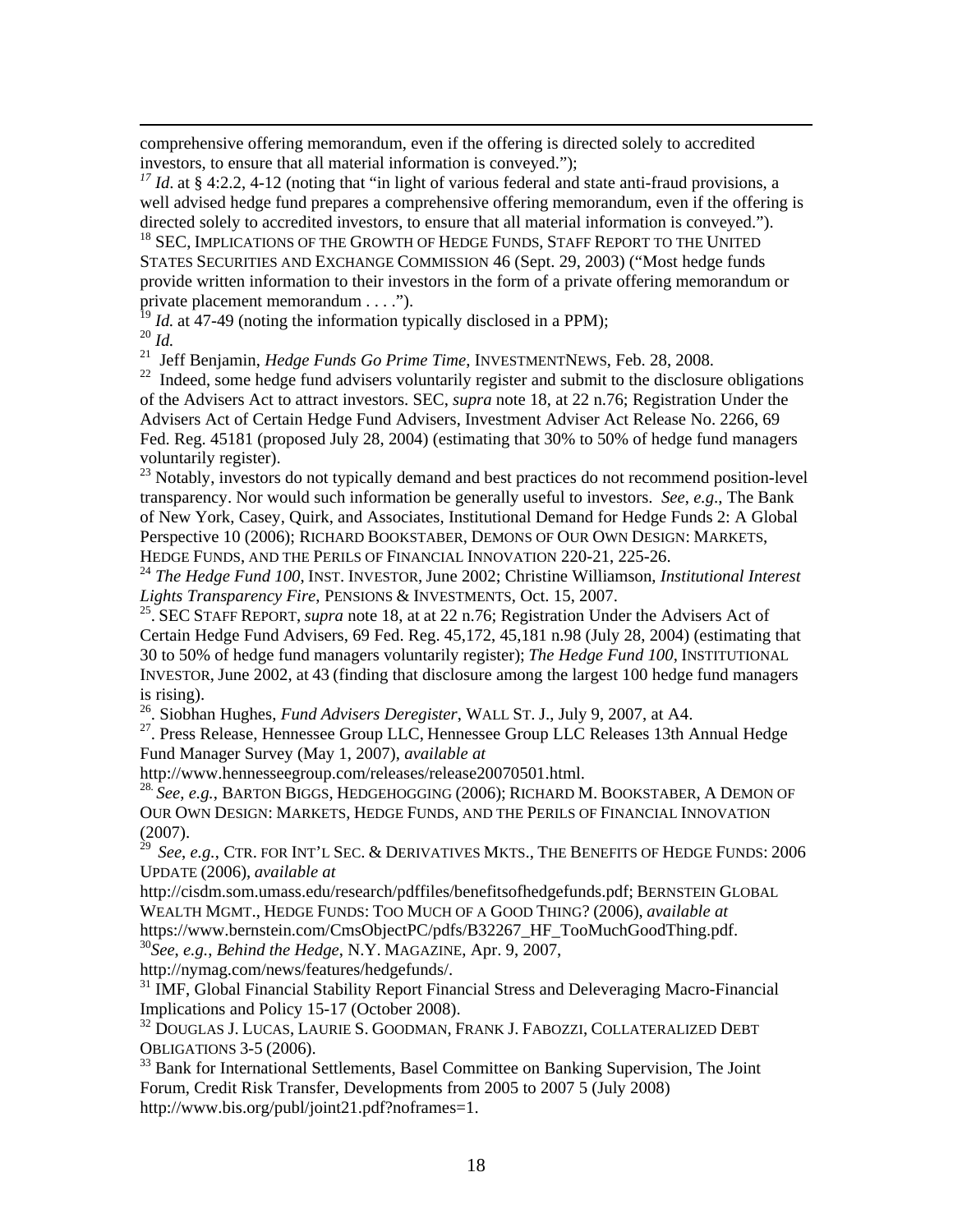<span id="page-18-0"></span><sup>34</sup> Bloomberg, Analysis: Merrill, Citigroup Record CDO Fees Earned in Top Growth Market, August 30, 2005, http://www.xak.com/main/newsshow.asp?id=50305.

<sup>36</sup> Roger Merritt & Eileen Fahey, FitchRatings, Credit Policy, Hedge Funds: The Credit Market's New Paradigm, June 5, 2007 (arguing that since 2005 "CDO issuance continued to expand, in part due to demand from hedge funds for CDO equity exposures.").

Bank for International Settlements (BIS), Basel Committee on Banking Supervision, The Joint Forum, Credit Risk Transfer, Developments from 2005 to 2007, 9, 16-17 (July 2008) http://www.bis.org/publ/joint21.pdf?noframes=1.

<sup>38</sup> IMF, Global Financial Stability Report, Financial Market Turbulence: Causes, Consequences and Policies, 16 Figure 1.12 (October 2007), http://www.imf.org/External/Pubs/ FT/GFSR/ 2007/02/index.htm.

 $39$  This calculation is based upon CDO focused funds accounting for 10 percent of the structured credit hedge fund market, which at 2Q07 consisted of approximately \$69.60 billion in assets.

40 Roger Merritt & Eileen Fahey, FitchRatings, Credit Policy, Hedge Funds: The Credit Market's New Paradigm 4 (June 5, 2007).

<sup>41</sup> HFR Global Hedge Fund Industry Report Q3 2008 147 (Oct. 17, 2008).

42 IMF, *supra* note 31, at 41.

<sup>43</sup> The Global Economy and Financial Markets: Where Next? Speech by John Lipsky First Deputy Managing Director, International Monetary Fund, at the Lowy Institute, Sydney, Australia, July 31, 2007, http://www.imf.org/external/np/speeches/2007/073107a.htm <sup>44</sup> *Id.*

45 HedgeFund.Net, Strategy Focus Report, Structured Credit Hedge Funds, Sept. 9, 2008.

46 Markus K. Brunnermeier, Deciphering the 2007-08 Liquidity Credit Crunch, J. Econ. Persp. (forthcoming), Working Paper 3, May 19, 2008, http://www.princeton.edu/ ~markus/research/papers/liquidity\_crunch\_2007\_08.pdf.

47 LUCAS et al., *supra* note 32, at 347.

48 Kate Kelley, *How Goldman Won Big On Mortgage Meltdown*, WALL ST. J., Dec. 14, 2007; Page A1; Blake et al., *Fourth Annual Trades of the Year*, TRADER MONTHLY 74, February/March 2008.

<sup>49</sup> *See* Richard Beales & Rob Cox, *Lightly Regulated, Rightly*, WALL ST. J., Feb. 11, 2008, at C12 (noting that in contrast to hedge funds "[i]nvestment bankers are often playing with faceless shareholders' money" and that "[b]onuses based partly on individual success are almost always going to outweigh any losses on bankers' stock holdings in a firm that had a bad year").

<sup>50</sup> *See* Rich Blake, *House Money*, TRADER MONTHLY 40, November 207, *available at* http://www.traderdaily.com/magazine/article/12161.html;

51 Gregory Zuckerman, *Trader Made Billions on Subprime*, WALL ST. J. Page A1, Jan. 15, 2008; FINalternatives, *Hedge Fund Gains 1,000%, Preps Short Credit Fund*, Nov. 28, 2007 (reporting that the portfolios of manager Andrew Lahde "hold short positions in AA tranches down to BBBon the ABX Index"); David Gaffen, *Making Money Off Subprime Declines*, Marketbeat,

WSJ.com, Feb. 8, 2008 (noting that hedge fund manager Don Brownstein profited from subprime by "us[ing] a combination of the ABX and a basket of single name credit default swaps, which we were short"); Mark Pittman, *Betting on a Crash—The Gamble of J. Kyle Bass*, NEW ZEALAND HERALD, Jan. 1, 2008 (reporting that hedge fund manager J. Kyle Bass "used the leveraging effect of derivatives to sell short about US\$1.2 billion of sub-prime securities").

52 IMF, World Economic and Financial Surveys Global Financial Stability Report Market Developments and Issues, 56 Figure 2.3 (April 2006)

http://www.imf.org/External/Pubs/FT/GFSR/2006/01/index.htm.

53 Euromoney, *Hedge Funds Become the U.S. Fixed-Income Market*, Sept. 2007.

<sup>35</sup> *See*, *e.g.*, Janet Tavakoli, STRUCTURED FINANCE & COLLATERALIZED DEBT OBLIGATIONS: NEW DEVELOPMENTS IN CASH & SYNTHETIC SECURITIZATION 397-99 (2008).